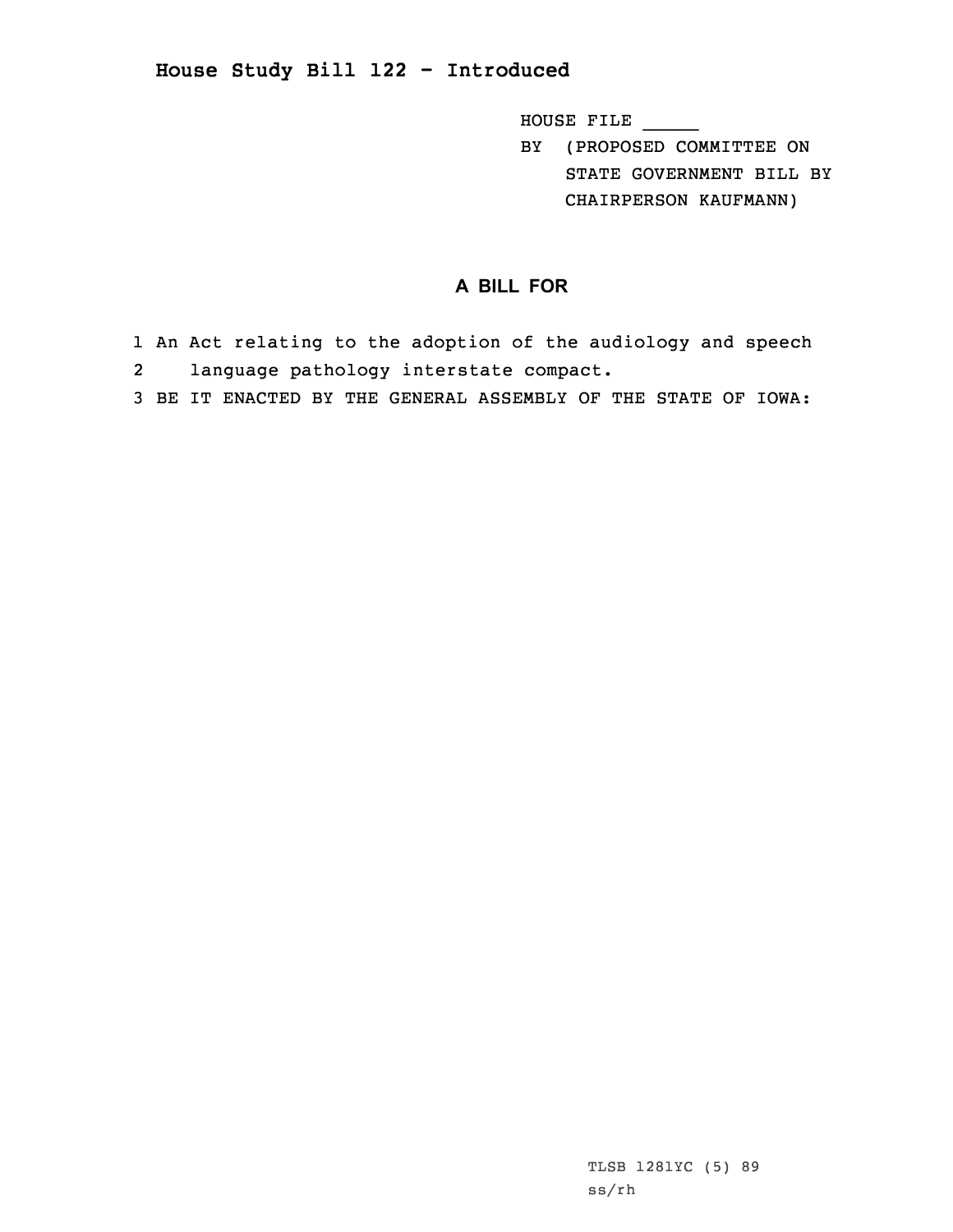1 Section 1. NEW SECTION. **147E.1 Audiology and speech** 2 **language pathology interstate compact.**

 1. *Purpose.* The purpose of this compact is to facilitate interstate practice of audiology and speech language pathology with the goal of improving public access to audiology and speech language pathology services. The practice of audiology and speech language pathology occurs in the state where the patient, client, or student is located at the time of the patient, client, or student encounter. The compact preserves the regulatory authority of states to protect public health and safety through the current system of state licensure. This compact is designed to achieve the following objectives: *a.* Increase public access to audiology and speech language

14 pathology services by providing for the mutual recognition of 15 other member state licenses.

<sup>16</sup> *b.* Enhance the states' ability to protect the public's 17 health and safety.

 *c.* Encourage the cooperation of member states in regulating multistate audiology and speech language pathology practice. *d.* Support spouses of relocating active duty military personnel.

22 *e.* Enhance the exchange of licensure, investigative, and 23 disciplinary information between member states.

24 *f.* Allow <sup>a</sup> remote state to hold <sup>a</sup> provider of services with <sup>25</sup> <sup>a</sup> compact privilege in that state accountable to that state's 26 practice standards.

27 *g.* Allow for the use of telehealth technology to facilitate 28 increased access to audiology and speech language pathology 29 services.

 2. *Definitions.* As used in this compact, and except as otherwise provided, the following definitions shall apply: *a. "Active duty military"* means full-time duty status in the active uniformed service of the United States, including members of the national guard and the reserves on active duty orders pursuant to 10 U.S.C. §1209 and 10 U.S.C. §1211.

 $-1-$ 

LSB 1281YC (5) 89  $ss/rh$   $1/27$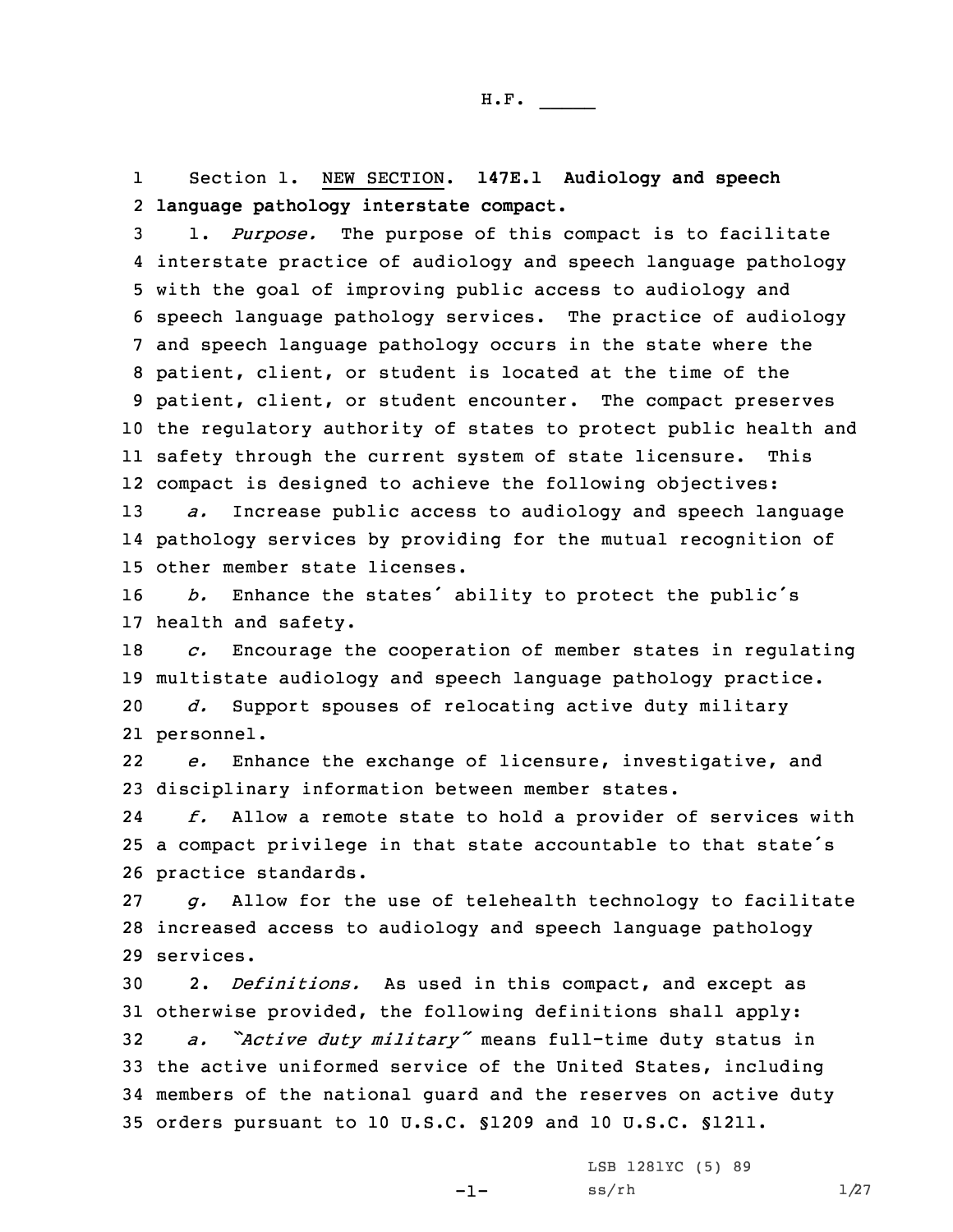1 *b. "Adverse action"* means any administrative, civil, equitable, or criminal action permitted by <sup>a</sup> state's laws which is imposed by <sup>a</sup> licensing board or other authority against an audiologist or speech language pathologist, including actions against an individual's license or privilege to practice such as revocation, suspension, probation, monitoring of the licensee, or restriction of the licensee's practice.

<sup>8</sup> *c. "Alternative program"* means <sup>a</sup> nondisciplinary monitoring 9 process approved by an audiology or speech language pathology 10 licensing board to address impaired practitioners.

11 *d. "Audiologist"* means an individual who is licensed by <sup>a</sup> 12 state to practice audiology.

<sup>13</sup> *e. "Audiology"* means the care and services provided by 14 <sup>a</sup> licensed audiologist as set forth in the member state's 15 statutes and rules.

 *f. "Audiology and speech language pathology compact commission"* or *"commission"* means the national administrative body whose membership consists of all states that have enacted the compact.

 *g. "Audiology and speech language pathology licensing board"*, *"audiology licensing board", "speech language pathology licensing board"*, or *"licensing board"* means the agency of <sup>a</sup> state that is responsible for the licensing and regulation of audiologists or speech language pathologists.

 *h. "Compact privilege"* means the authorization granted by <sup>a</sup> remote state to allow <sup>a</sup> licensee from another member state to practice as an audiologist or speech language pathologist in the remote state under its laws and rules. The practice of audiology or speech language pathology occurs in the member state where the patient, client, or student is located at the time of the patient, client, or student encounter.

 *i. "Current significant investigative information"* means investigative information that <sup>a</sup> licensing board, after an inquiry or investigation that includes notification and an opportunity for the audiologist or speech language pathologist

 $-2-$ 

LSB 1281YC (5) 89  $ss/rh$  2/27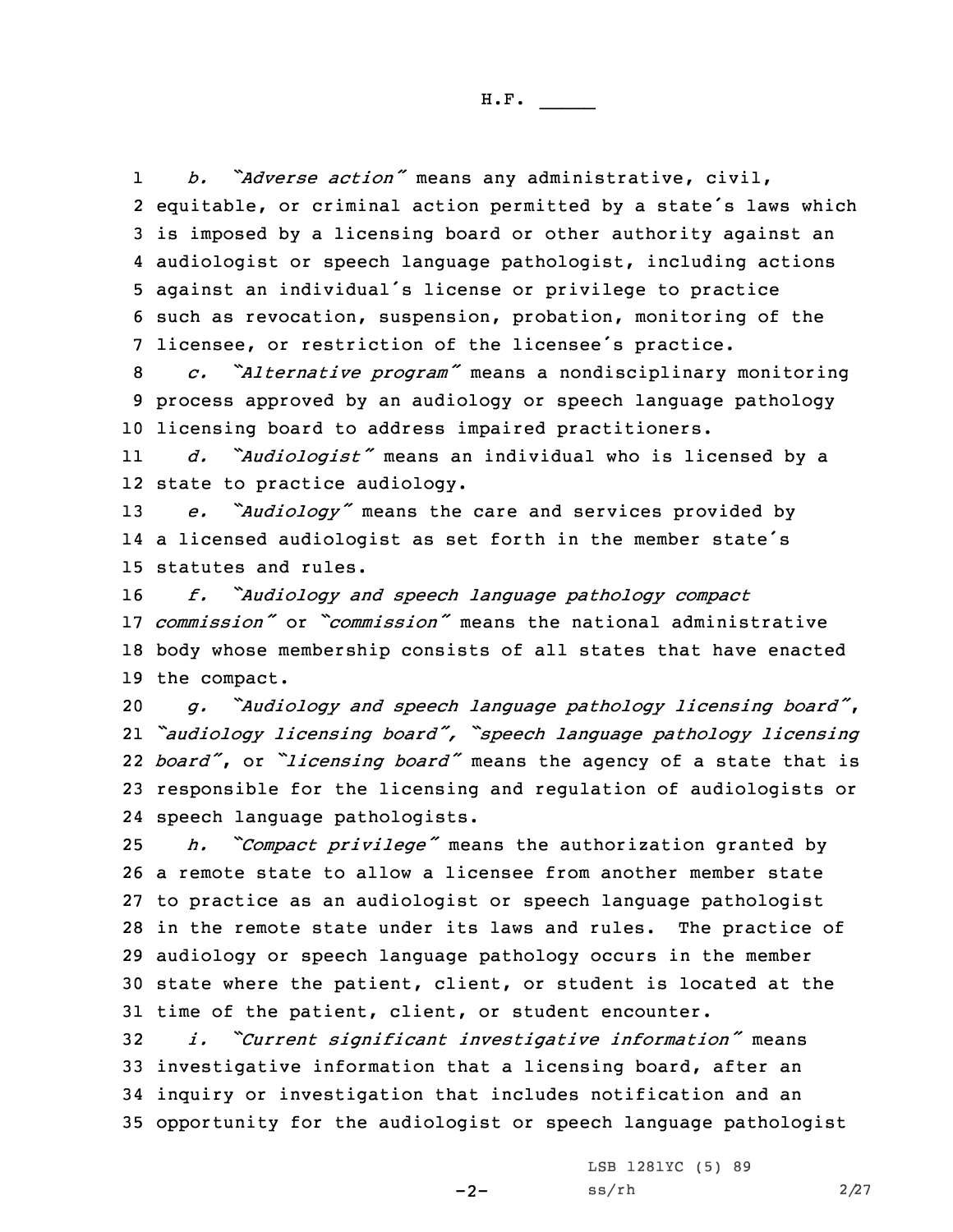1 to respond, if required by state law, has reason to believe is 2 not groundless and, if proved true, would indicate more than <sup>a</sup> 3 minor infraction.

4 *j. "Data system"* means <sup>a</sup> repository of information about 5 licensees, including but not limited to continuing education, 6 examination, licensure, investigative, compact privilege, and 7 adverse action.

 *k. "Encumbered license"* means <sup>a</sup> license in which an adverse action restricts the practice of audiology or speech language pathology by the licensee and said adverse action has been reported to the national practitioners data bank.

12 *l. "Executive committee"* means <sup>a</sup> group of directors elected 13 or appointed to act on behalf of, and within the powers granted 14 to them by, the commission.

15 *m. "Home state"* means the member state that is the <sup>16</sup> licensee's primary state of residence.

<sup>17</sup> *n. "Impaired practitioner"* means an individual whose 18 professional practice is adversely affected by substance abuse, 19 addiction, or other health-related conditions.

<sup>20</sup> *o. "Licensee"* means an individual who currently holds an 21 authorization from the state licensing board to practice as an 22 audiologist or speech language pathologist.

<sup>23</sup> *p. "Member state"* means <sup>a</sup> state that has enacted the 24 compact.

<sup>25</sup> *q. "Privilege to practice"* means <sup>a</sup> legal authorization 26 permitting the practice of audiology or speech language 27 pathology in <sup>a</sup> remote state.

28 *r. "Remote state"* means <sup>a</sup> member state, other than the home 29 state, where <sup>a</sup> licensee is exercising or seeking to exercise 30 the compact privilege.

<sup>31</sup> *s. "Rule"* means <sup>a</sup> regulation, principle, or directive 32 promulgated by the commission that has the force of law.

<sup>33</sup> *t. "Single-state license"* means an audiology or speech 34 language pathology license issued by <sup>a</sup> member state that 35 authorizes practice only within the issuing state and does not

 $-3-$ 

LSB 1281YC (5) 89  $ss/rh$   $3/27$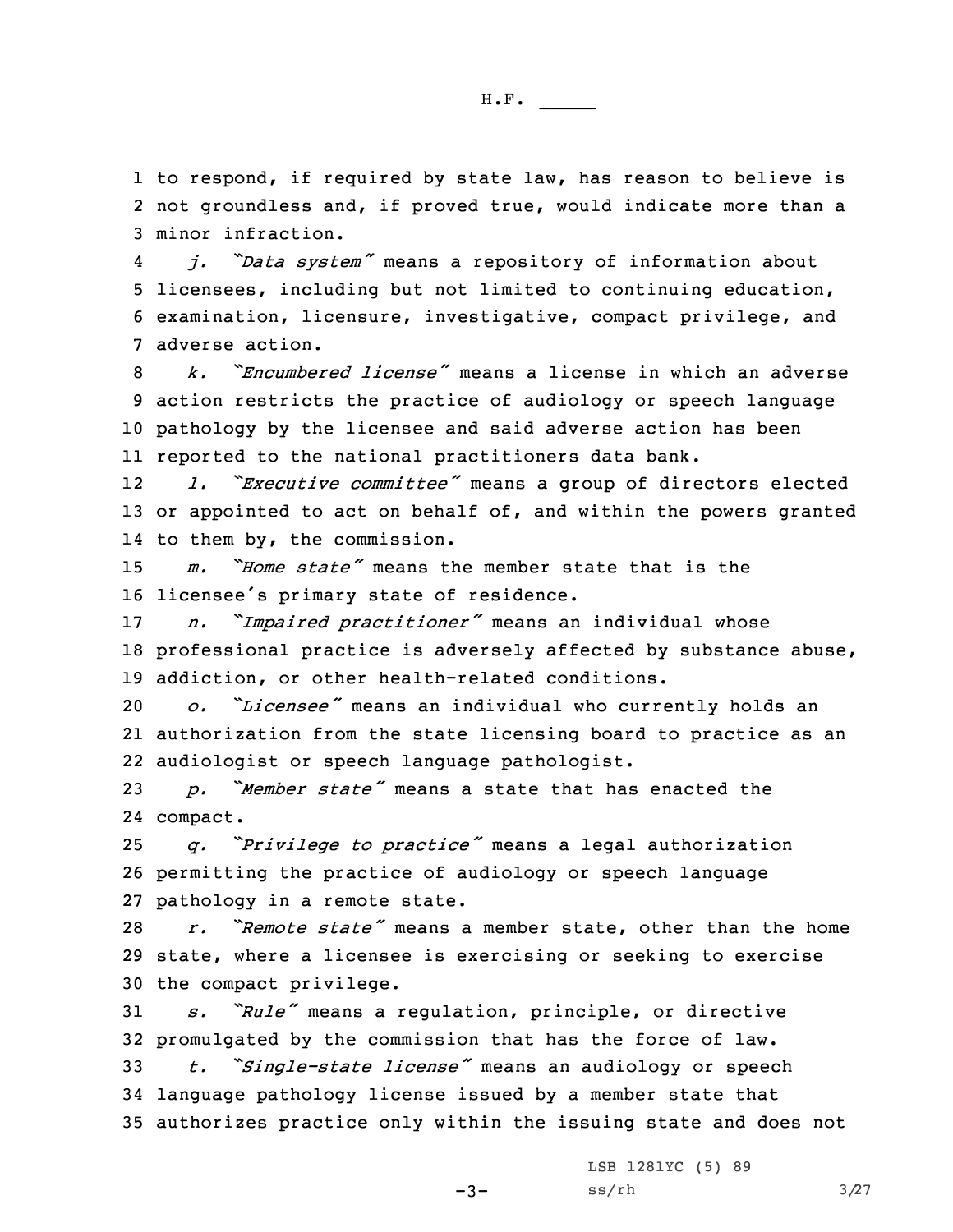1 include <sup>a</sup> privilege to practice in any other member state. 2 *u. "Speech language pathologist"* means an individual who is 3 licensed by <sup>a</sup> state to practice speech language pathology.

4 *v. "Speech language pathology"* means the care and services 5 provided by <sup>a</sup> licensed speech language pathologist as set forth 6 in the member state's statutes and rules.

<sup>7</sup> *w. "State"* means any state, commonwealth, district, or 8 territory of the United States that regulates the practice of 9 audiology and speech language pathology.

 *x. "State practice laws"* means <sup>a</sup> member state's laws, rules, and regulations that govern the practice of audiology or speech language pathology, define the scope of audiology or speech language pathology practice, and create the methods and grounds for imposing discipline.

 *y. "Telehealth"* means the application of telecommunication technology to deliver audiology or speech language pathology services at <sup>a</sup> distance for assessment, intervention, or consultation.

19 3. *State participation in the compact.*

 *a.* <sup>A</sup> license issued to an audiologist or speech language pathologist by <sup>a</sup> home state to <sup>a</sup> resident in that state shall be recognized by each member state as authorizing an audiologist or speech language pathologist to practice audiology or speech language pathology, under <sup>a</sup> privilege to practice, in each member state.

 *b.* <sup>A</sup> state must implement or utilize procedures for considering the criminal history records of applicants for initial privilege to practice. These procedures shall include the submission of fingerprints or other biometric-based information by applicants for the purpose of obtaining an applicant's criminal history record information from the federal bureau of investigation and the agency responsible for retaining that state's criminal records.

34 (1) <sup>A</sup> member state must fully implement <sup>a</sup> criminal 35 background check requirement, within <sup>a</sup> time frame established

 $-4-$ 

LSB 1281YC (5) 89  $ss/rh$  4/27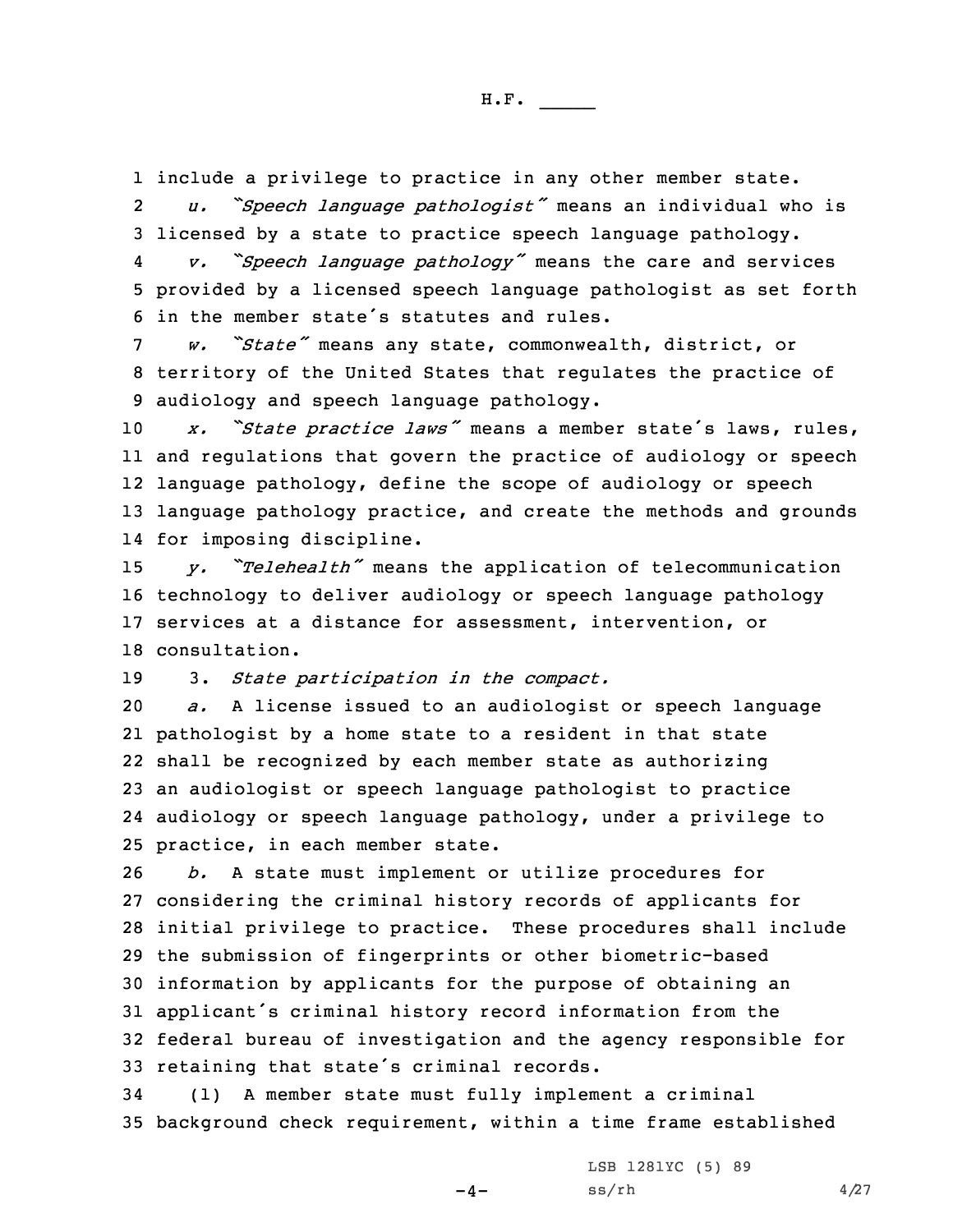1 by rule, by receiving the results of the federal bureau of 2 investigation record search on criminal background checks and 3 use the results in making licensure decisions.

4 (2) Communication between <sup>a</sup> member state, the commission, and among member states regarding the verification of eligibility for licensure through the compact shall not include any information received from the federal bureau of investigation relating to <sup>a</sup> federal criminal records check performed by <sup>a</sup> member state under the Department of State, Justice, and Commerce, the Judiciary, and Related Agencies Appropriation Act, 1973, Pub. L. No. 92-544.

12 *c.* Upon application for <sup>a</sup> privilege to practice, the licensing board in the issuing remote state shall ascertain, 14 through the data system, whether the applicant has ever held, or is the holder of, <sup>a</sup> license issued by any other state, whether there are any encumbrances on any license or privilege to practice held by the applicant, and whether any adverse action has been taken against any license or privilege to practice held by the applicant.

 *d.* Each member state shall require an applicant to obtain or retain <sup>a</sup> license in the home state and meet the home state's qualifications for licensure or renewal of licensure as well as all other applicable state laws.

24*e.* For an audiologist:

25 (1) Must meet one of the following educational 26 requirements:

 (a) On or before December 31, 2007, has graduated with <sup>a</sup> master's degree or doctorate in audiology, or equivalent degree regardless of degree name, from <sup>a</sup> program that is accredited by an accrediting agency recognized by the council for higher education accreditation, or its successor, or by the United States department of education and operated by <sup>a</sup> college or university accredited by <sup>a</sup> regional or national accrediting organization recognized by the board.

35 (b) On or after January 1, 2008, has graduated with <sup>a</sup>

 $-5-$ 

LSB 1281YC (5) 89  $ss/rh$  5/27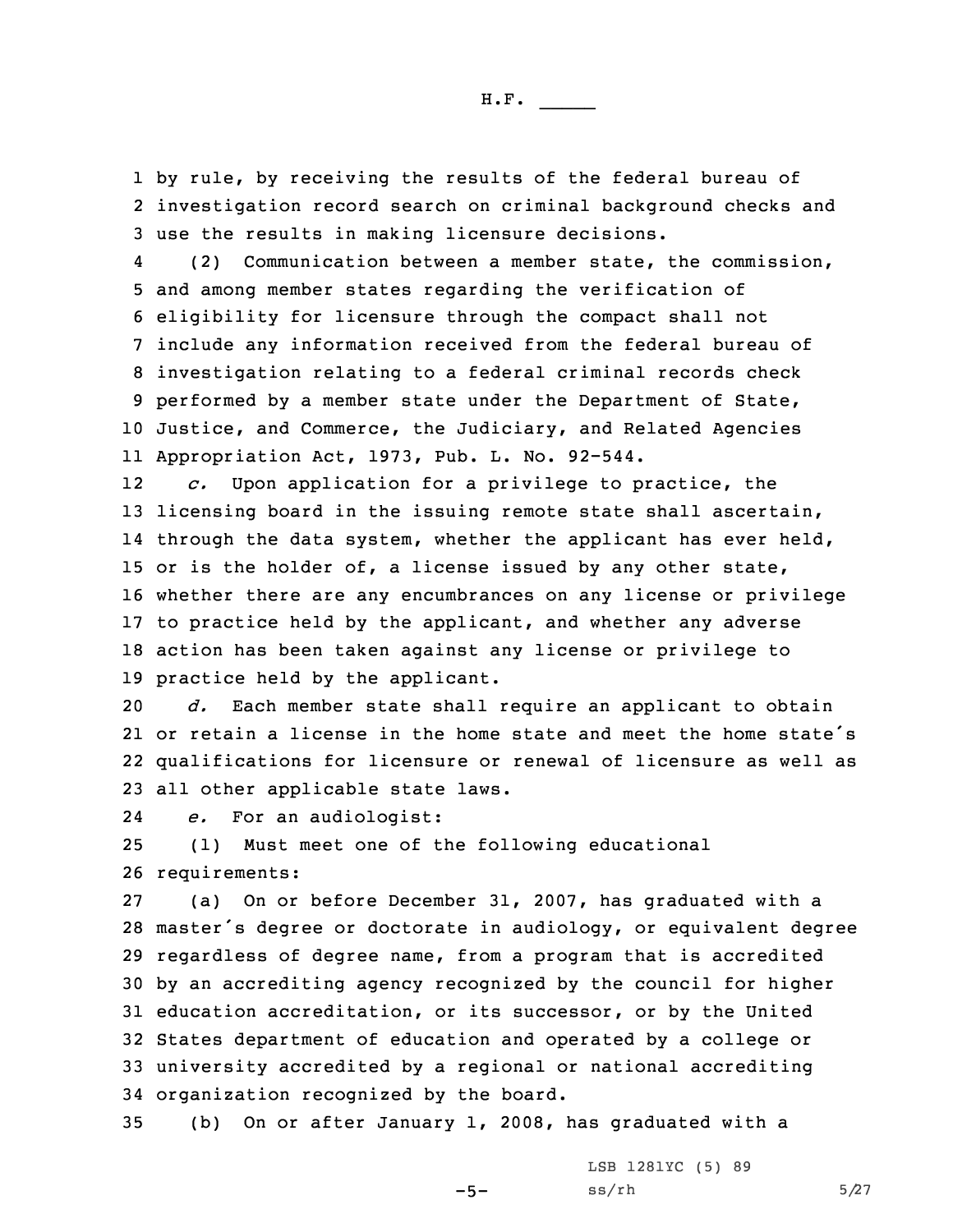doctoral degree in audiology, or equivalent degree regardless of degree name, from <sup>a</sup> program that is accredited by an accrediting agency recognized by the council for higher education accreditation, or its successor, or by the United States department of education and operated by <sup>a</sup> college or university accredited by <sup>a</sup> regional or national accrediting organization recognized by the board.

 (c) Has graduated from an audiology program that is housed in an institution of higher education outside of the United States for which the program and institution have been approved by the authorized accrediting body in the applicable country and the degree program has been verified by an independent credentials review agency to be comparable to <sup>a</sup> state licensing board-approved program.

15 (2) Has completed <sup>a</sup> supervised clinical practicum 16 experience from an accredited educational institution or its 17 cooperating programs as required by the board.

18 (3) Has successfully passed <sup>a</sup> national examination approved 19 by the commission.

20 (4) Holds an active, unencumbered license.

21 (5) Has not been convicted or found guilty, and has not 22 entered into an agreed disposition, of <sup>a</sup> felony related to 23 the practice of audiology, under applicable state or federal 24 criminal law.

25 (6) Has <sup>a</sup> valid United States social security or national 26 practitioner identification number.

27 *f.* For <sup>a</sup> speech language pathologist:

28 (1) Must meet one of the following educational 29 requirements:

 (a) Has graduated with <sup>a</sup> master's degree from <sup>a</sup> speech language pathology program that is accredited by an organization recognized by the United States department of education and operated by <sup>a</sup> college or university accredited by <sup>a</sup> regional or national accrediting organization recognized by the board.

LSB 1281YC (5) 89

-6-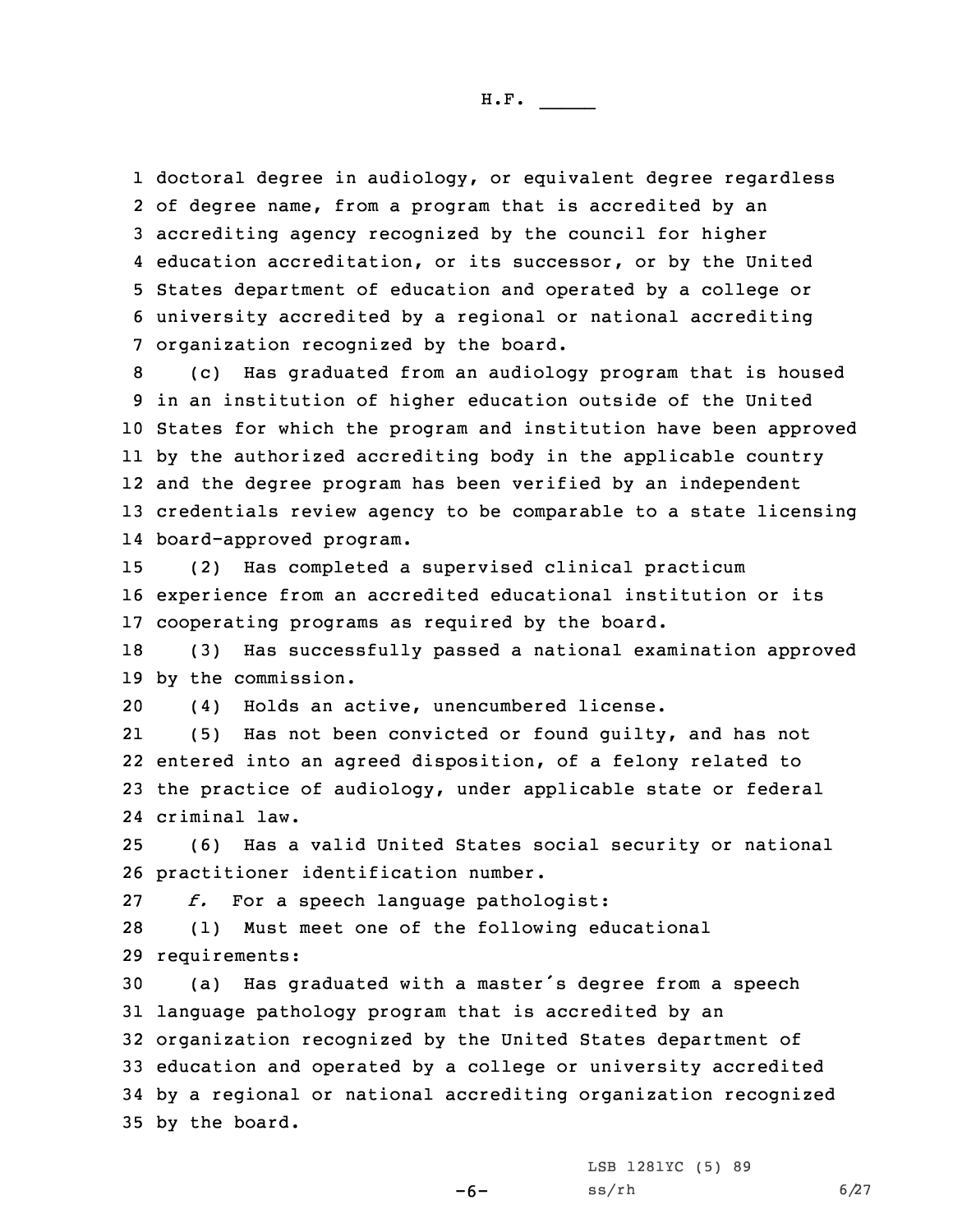1 (b) Has graduated from <sup>a</sup> speech language pathology program that is housed in an institution of higher education outside of the United States for which the program and institution have been approved by the authorized accrediting body in the applicable country and the degree program has been verified by an independent credentials review agency to be comparable to <sup>a</sup> state licensing board-approved program.

8 (2) Has completed <sup>a</sup> supervised clinical practicum 9 experience from an educational institution or its cooperating 10 programs as required by the commission.

11 (3) Has completed <sup>a</sup> supervised postgraduate professional 12 experience as required by the commission.

13 (4) Has successfully passed <sup>a</sup> national examination approved 14 by the commission.

15 (5) Holds an active, unencumbered license.

 (6) Has not been convicted or found guilty, and has not entered into an agreed disposition, of <sup>a</sup> felony related to the practice of speech language pathology, under applicable state or federal criminal law.

20 (7) Has <sup>a</sup> valid United States social security or national 21 practitioner identification number.

22 *g.* The privilege to practice is derived from the home state 23 license.

24 *h.* An audiologist or speech language pathologist practicing in <sup>a</sup> member state must comply with the state practice laws of the state in which the client is located at the time service is provided. The practice of audiology and speech language pathology shall include all audiology and speech language pathology practice as defined by the state practice laws of the member state in which the client is located. The practice of audiology and speech language pathology in <sup>a</sup> member state under <sup>a</sup> privilege to practice shall subject an audiologist or speech language pathologist to the jurisdiction of the licensing board and the courts and the laws of the member state in which the client is located at the time service is provided.

 $-7-$ 

LSB 1281YC (5) 89  $ss/rh$  7/27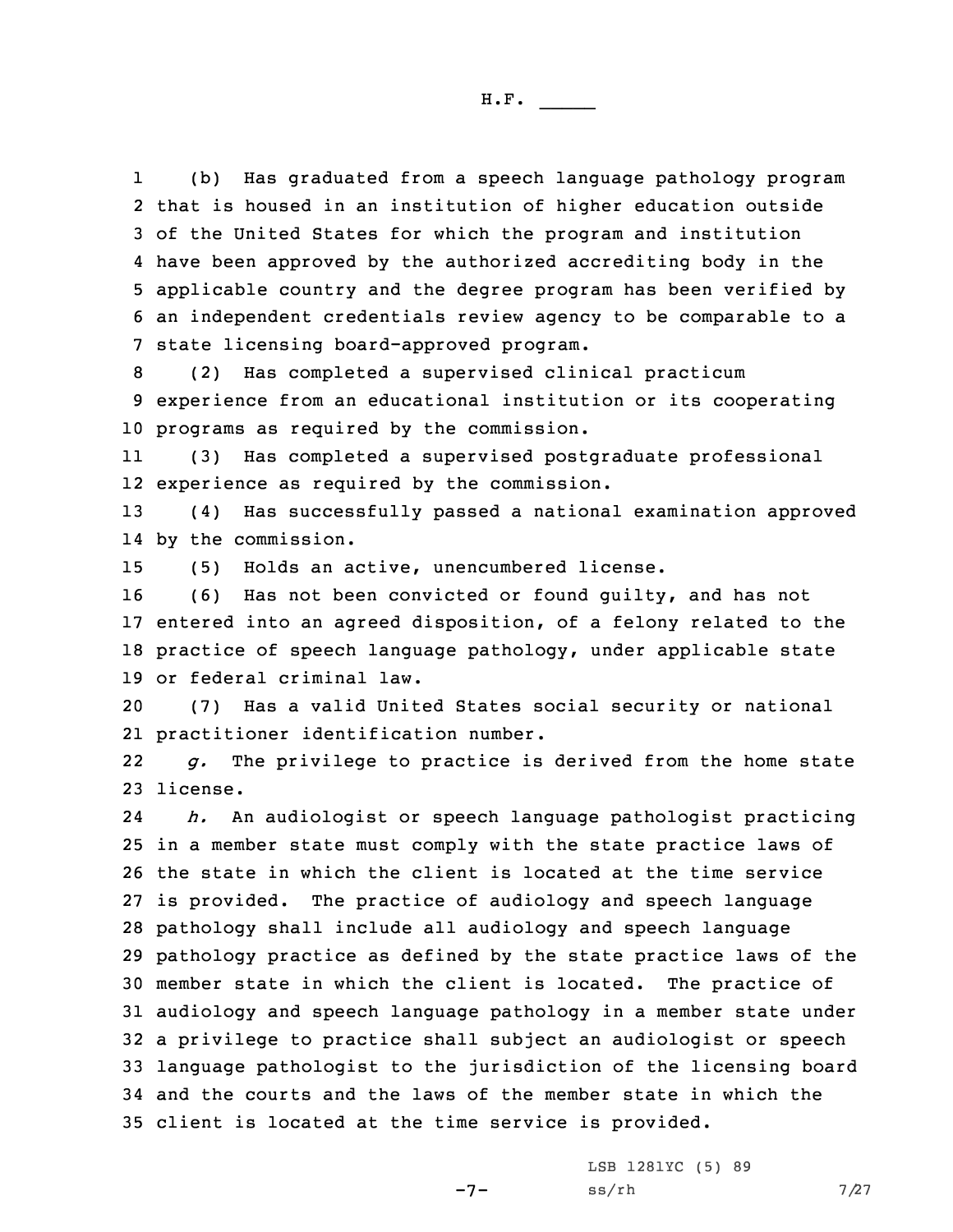1 *i.* Individuals not residing in <sup>a</sup> member state shall continue to be able to apply for <sup>a</sup> member state's single-state license as provided under the laws of each member state. However, the single-state license granted to these individuals shall not be recognized as granting the privilege to practice audiology or speech language pathology in any other member state. Nothing in this compact shall affect the requirements established by <sup>a</sup> member state for the issuance of <sup>a</sup> single-state license.

9 *j.* Member states may charge <sup>a</sup> fee for granting <sup>a</sup> compact 10 privilege.

11 *k.* Member states must comply with the bylaws and rules and 12 regulations of the commission.

13 4. *Compact privilege.*

14 *a.* To exercise the compact privilege under the terms and 15 provisions of the compact, the audiologist or speech language 16 pathologist shall do all of the following:

17 (1) Hold an active license in the home state.

18 (2) Have no encumbrance on any state license.

19 (3) Be eligible for <sup>a</sup> compact privilege in any member state 20 in accordance with subsection 3.

21 (4) Have not had any adverse action against any license or 22 compact privilege within the previous two years from date of 23 application.

24 (5) Notify the commission that the licensee is seeking the 25 compact privilege within <sup>a</sup> remote state.

26 (6) Pay any applicable fees, including any state fee, for 27 the compact privilege.

28 (7) Report to the commission adverse action taken by any 29 nonmember state within thirty days from the date the adverse 30 action is taken.

31 *b.* For the purposes of the compact privilege, an audiologist 32 or speech language pathologist shall only hold one home state 33 license at <sup>a</sup> time.

34 *c.* Except as provided in subsection 6, if an audiologist or 35 speech language pathologist changes primary state of residence

-8-

LSB 1281YC (5) 89  $ss/rh$  8/27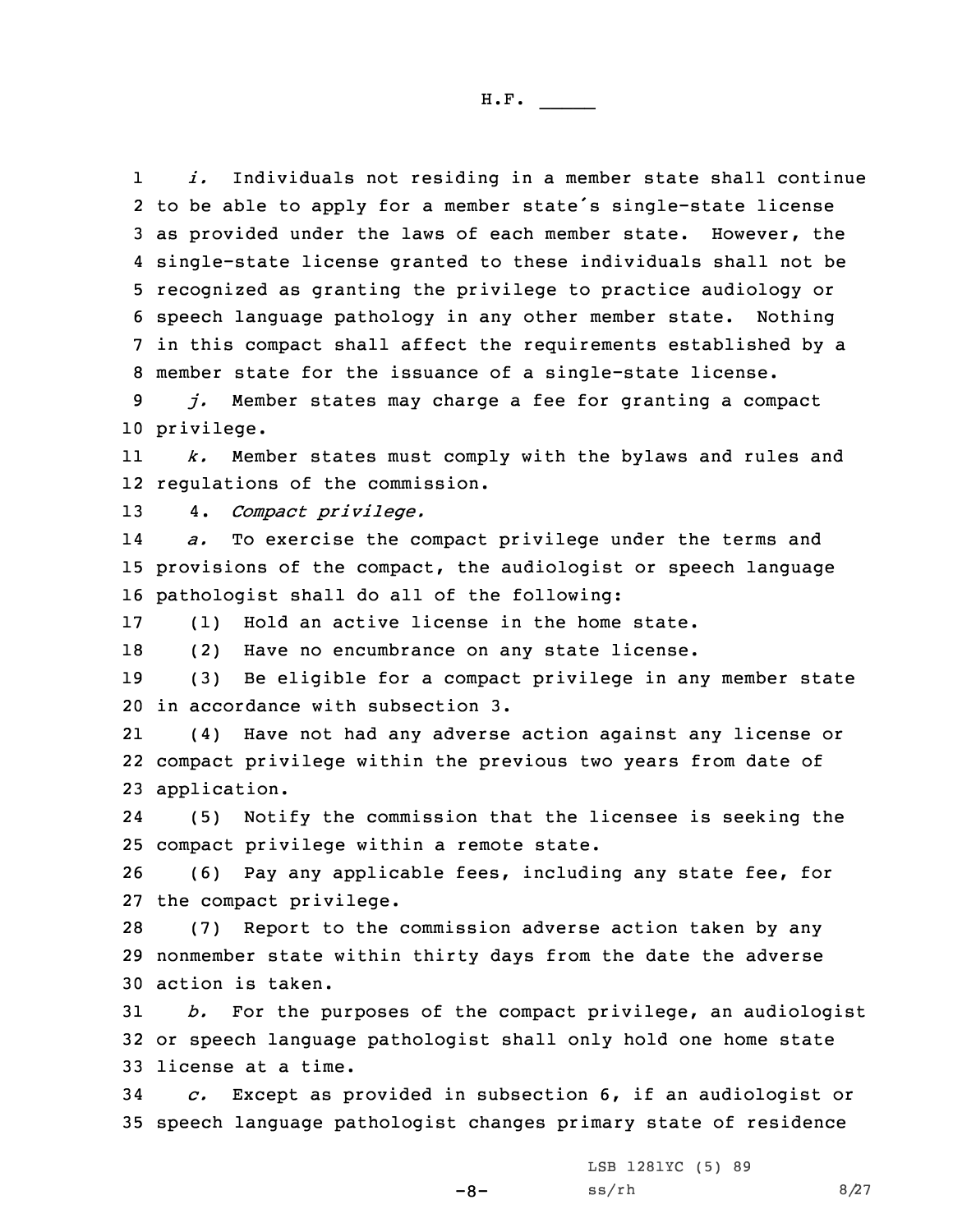by moving between two member states, the audiologist or speech language pathologist must apply for licensure in the new home state, and the license issued by the prior home state shall be deactivated in accordance with applicable rules adopted by the commission.

6 *d.* The audiologist or speech language pathologist may apply 7 for licensure in advance of <sup>a</sup> change in the primary state of 8 residence.

 *e.* <sup>A</sup> license shall not be issued by the new home state until the audiologist or speech language pathologist provides satisfactory evidence of <sup>a</sup> change in the primary state of residence to the new home state and satisfies all applicable requirements to obtain <sup>a</sup> license from the new home state. 14 *f.* If an audiologist or speech language pathologist changes the primary state of residence by moving from <sup>a</sup> member state to <sup>a</sup> nonmember state, the license issued by the prior home state shall convert to <sup>a</sup> single-state license, valid only in the former home state.

 *g.* The compact privilege is valid until the expiration date of the home state license. The licensee must comply with the requirements of subsection 4, paragraph *"a"*, to maintain the compact privilege in the remote state.

 *h.* <sup>A</sup> licensee providing audiology or speech language pathology services in <sup>a</sup> remote state under the compact privilege shall function within the laws and regulations of the remote state.

 *i.* <sup>A</sup> licensee providing audiology or speech language pathology services in <sup>a</sup> remote state is subject to that state's regulatory authority. <sup>A</sup> remote state may, in accordance with due process and that state's laws, remove <sup>a</sup> licensee's compact privilege in the remote state for <sup>a</sup> specific period of time, impose fines, or take any other necessary actions to protect the health and safety of its citizens.

34 *j.* If <sup>a</sup> home state license is encumbered, the licensee shall 35 lose the compact privilege in any remote state until both of

 $-9-$ 

LSB 1281YC (5) 89  $ss/rh$  9/27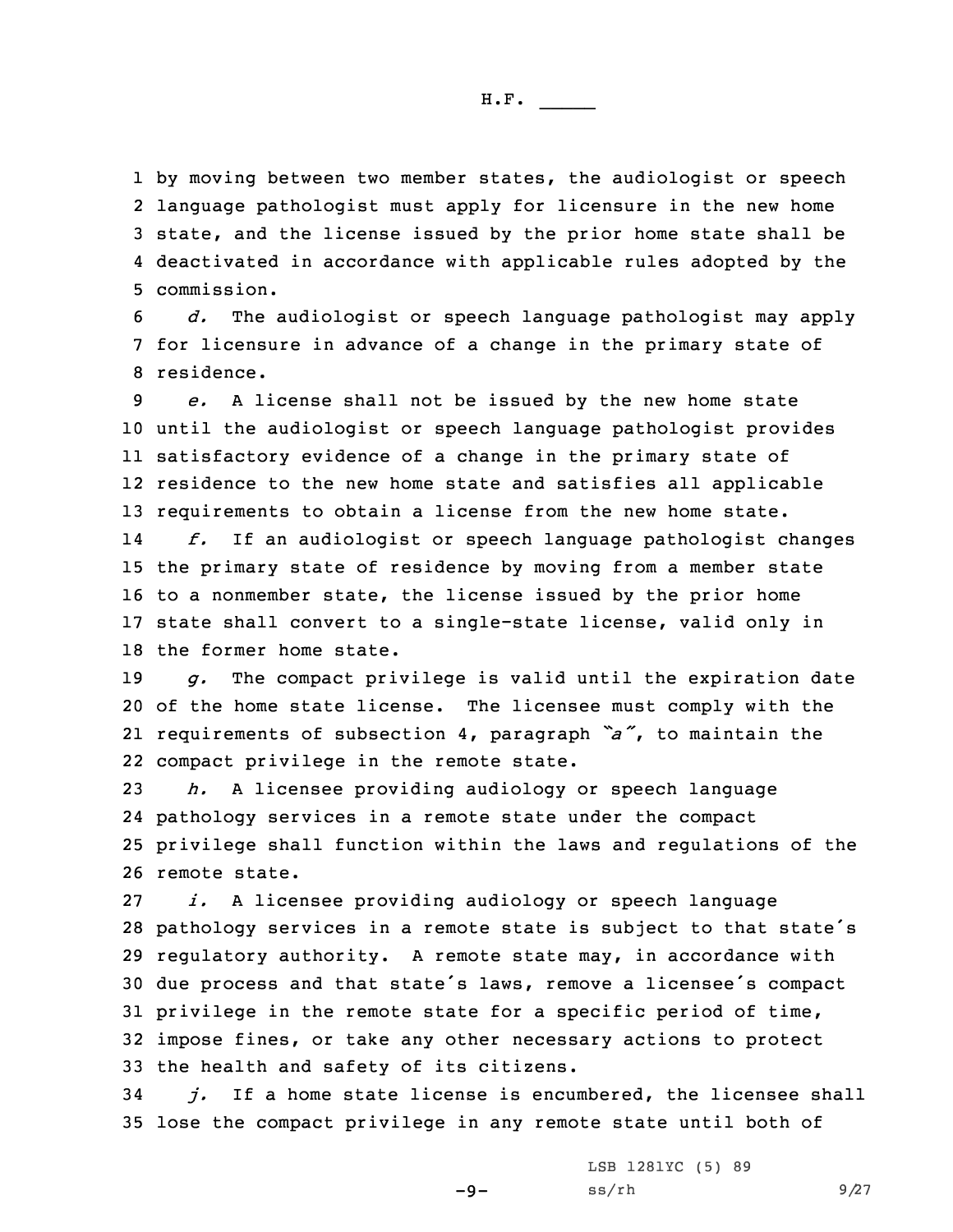1 the following occur:

2 (1) The home state license is no longer encumbered. 3 (2) Two years have elapsed from the date of the adverse 4 action.

 *k.* Once an encumbered license in the home state is restored to good standing, the licensee must meet the requirements of subsection 4, paragraph *"a"*, to obtain <sup>a</sup> compact privilege in any remote state.

 *l.* Once the requirements of subsection 4, paragraph *"j"*, have been met, the licensee must meet the requirements in subsection 4, paragraph *"a"*, to obtain <sup>a</sup> compact privilege in <sup>a</sup> remote state.

13 5. *Compact privilege to practice telehealth.*

14 Member states shall recognize the right of an audiologist or speech language pathologist, licensed by <sup>a</sup> home state in accordance with subsection 3 and under rules promulgated by the commission, to practice audiology or speech language pathology in any member state via telehealth under <sup>a</sup> privilege to practice as provided in the compact and rules promulgated by the commission.

21 6. *Active duty military personnel or their spouses.* 22 Active duty military personnel, or their spouse, shall 23 designate <sup>a</sup> home state where the individual has <sup>a</sup> current 24 license in good standing. The individual may retain the 25 home state designation during the period the service member 26 is on active duty. Subsequent to designating <sup>a</sup> home state, 27 the individual shall only change their home state through 28 application for licensure in the new state.

29 7. *Adverse actions.*

 *a.* In addition to the other powers conferred by state law, <sup>a</sup> remote state shall have the authority, in accordance with existing state due process law, to do all of the following: (1) Take adverse action against an audiologist's or speech language pathologist's privilege to practice within that member 35 state.

LSB 1281YC (5) 89

 $-10-$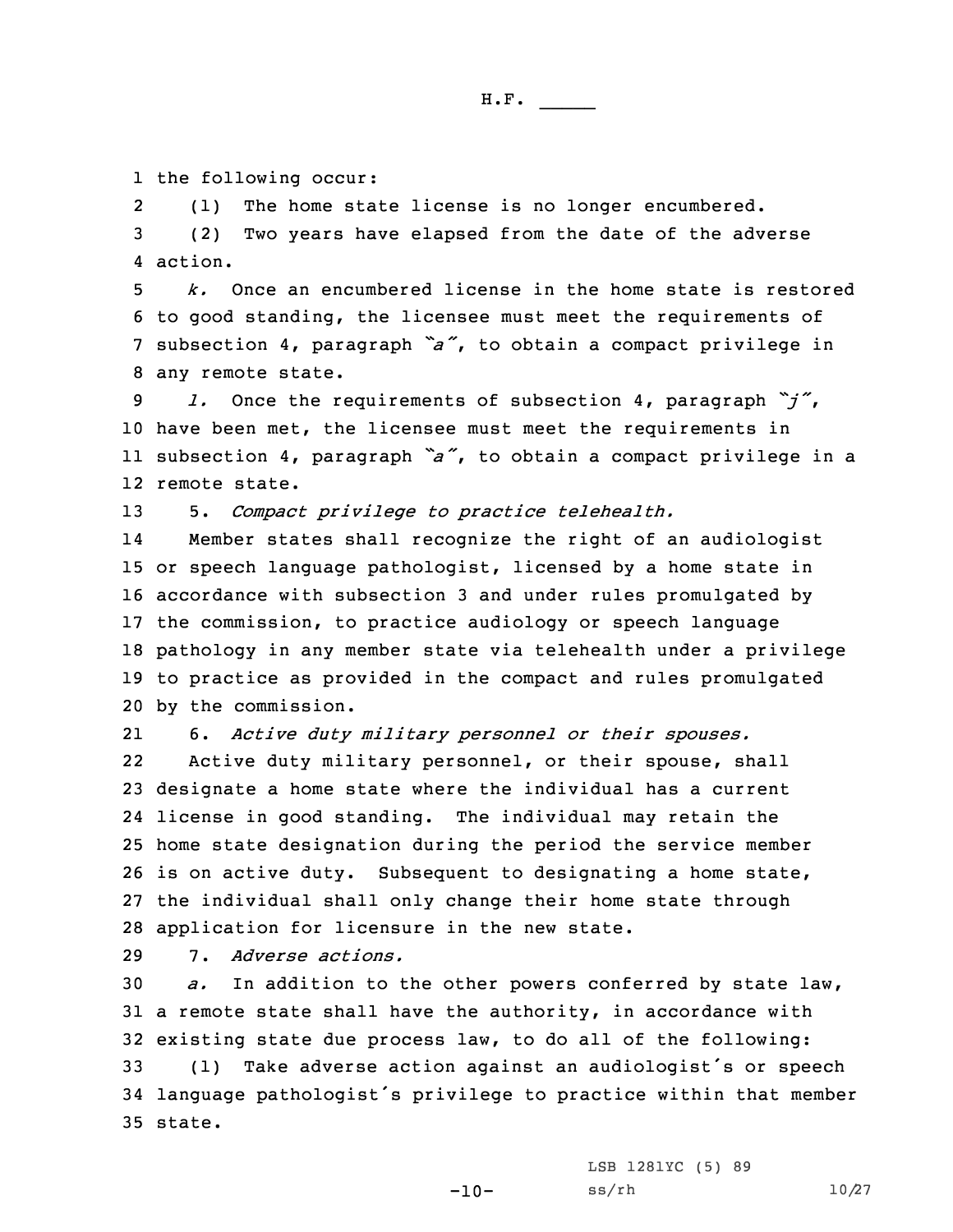1 (2) Issue subpoenas for both hearings and investigations that require the attendance and testimony of witnesses as well as the production of evidence. Subpoenas issued by <sup>a</sup> licensing board in <sup>a</sup> member state for the attendance and testimony of witnesses or the production of evidence from another member state shall be enforced in the latter state by any court of competent jurisdiction, according to the practice and procedure of that court applicable to subpoenas issued in proceedings pending before it. The issuing authority shall pay any witness fees, travel expenses, mileage, and other fees required by the service statutes of the state in which the witnesses or evidence are located.

13 (3) Only the home state shall have the power to take 14 adverse action against an audiologist's or speech language <sup>15</sup> pathologist's license issued by the home state.

 *b.* For purposes of taking adverse action, the home state shall give the same priority and effect to reported conduct received from <sup>a</sup> member state as it would if the conduct had occurred within the home state. In so doing, the home state shall apply its own state laws to determine appropriate action. 21 *c.* The home state shall complete any pending investigations of an audiologist or speech language pathologist who changes primary state of residence during the course of the investigations. The home state shall also have the authority to take appropriate action and shall promptly report the conclusions of the investigations to the administrator of the data system. The administrator of the coordinated licensure information system shall promptly notify the new home state of any adverse actions.

 *d.* If otherwise permitted by state law, the member state may recover from the affected audiologist or speech language pathologist the costs of investigations and disposition of cases resulting from any adverse action taken against that audiologist or speech language pathologist.

35 *e.* The member state may take adverse action based on the

-11-

LSB 1281YC (5) 89 ss/rh 11/27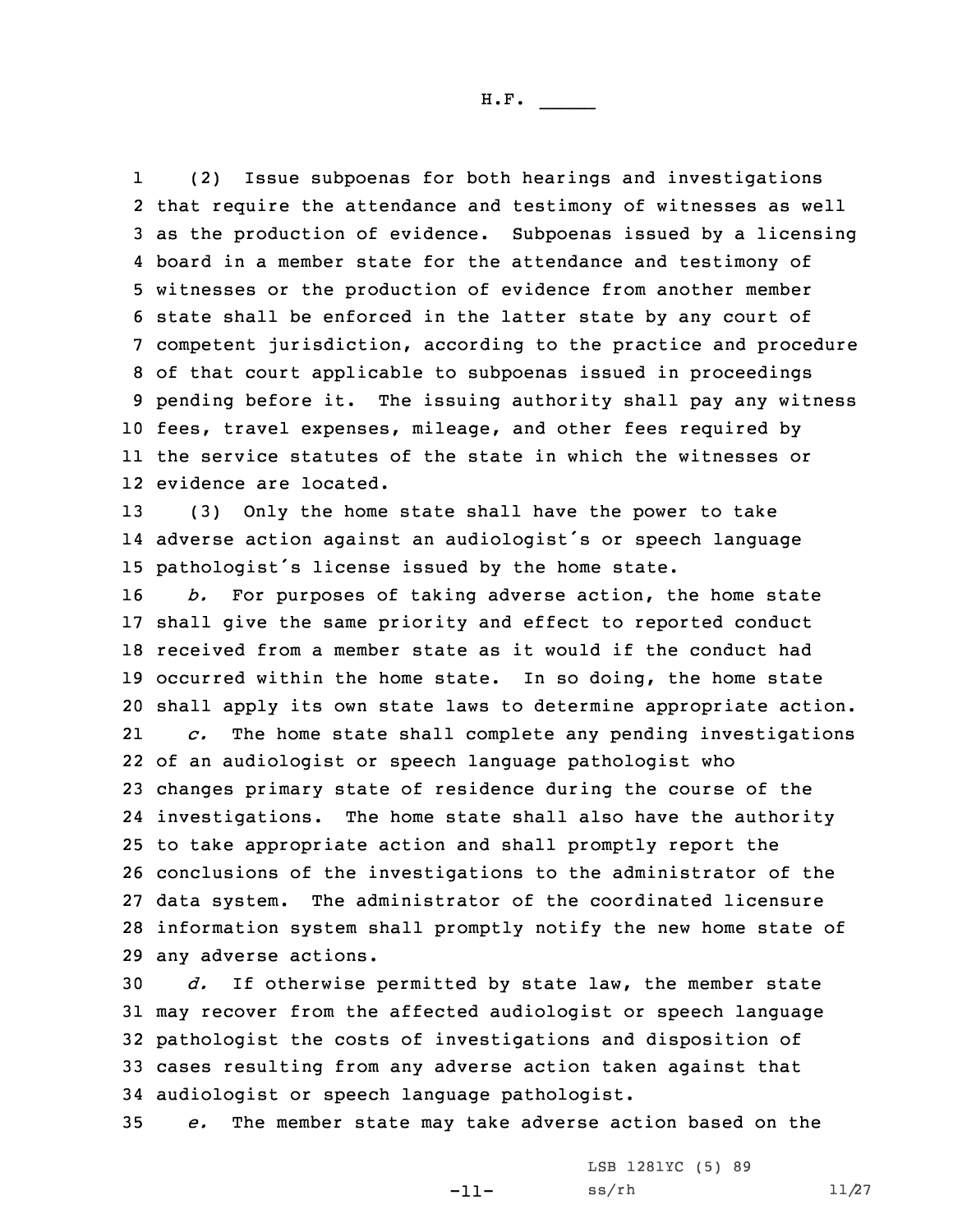1 factual findings of the remote state, provided that the member 2 state follows the member state's own procedures for taking the 3 adverse action.

4*f. Joint investigations.*

 (1) In addition to the authority granted to <sup>a</sup> member state by its respective audiology or speech language pathology practice act or other applicable state law, any member state may participate with other member states in joint investigations of licensees.

 (2) Member states shall share any investigative, litigation, or compliance materials in furtherance of any joint or individual investigation initiated under the compact. *g.* If adverse action is taken by the home state against an audiologist's or speech language pathologist's license, the audiologist's or speech language pathologist's privilege to practice in all other member states shall be deactivated until all encumbrances have been removed from the home state license. All home state disciplinary orders that impose adverse action against an audiologist's or speech language pathologist's license shall include <sup>a</sup> statement that the audiologist's or speech language pathologist's privilege to practice is deactivated in all member states during the pendency of the 23 order.

24 *h.* If <sup>a</sup> member state takes adverse action, it shall promptly 25 notify the administrator of the data system. The administrator 26 of the data system shall promptly notify the home state of any 27 adverse actions by remote states.

<sup>28</sup> *i.* Nothing in this compact shall override <sup>a</sup> member state's 29 decision that participation in an alternative program may be 30 used in lieu of adverse action.

31 8. *Establishment of the audiology and speech language* 32 *pathology compact commission.*

33 *a.* The compact member states hereby create and establish <sup>a</sup> 34 joint public agency known as the audiology and speech language 35 pathology compact commission.

-12-

LSB 1281YC (5) 89 ss/rh 12/27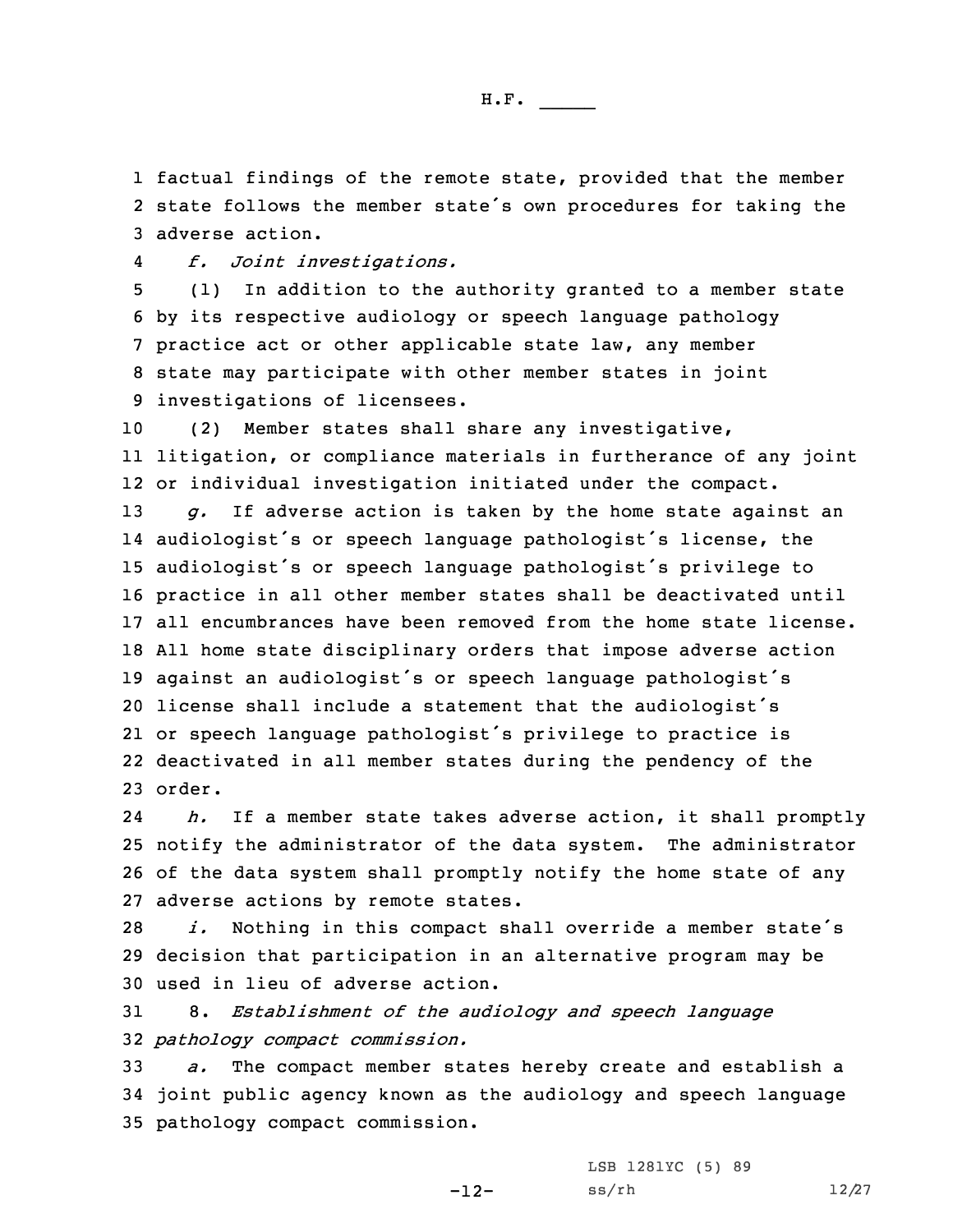1 (1) The commission is an instrumentality of the compact 2 states.

 (2) Venue is proper and judicial proceedings by or against the commission shall be brought solely and exclusively in <sup>a</sup> court of competent jurisdiction where the principal office of the commission is located. The commission may waive venue and jurisdictional defenses to the extent it adopts or consents to participate in alternative dispute resolution proceedings.

9 (3) Nothing in this compact shall be construed to be <sup>a</sup> 10 waiver of sovereign immunity.

11*b. Membership, voting, and meetings.*

12 (1) Each member state shall have two delegates selected <sup>13</sup> by that member state's licensing board. The delegates shall 14 be current members of the licensing board. One shall be an 15 audiologist and one shall be <sup>a</sup> speech language pathologist.

 (2) An additional five delegates, who are either <sup>a</sup> public member or board administrator from <sup>a</sup> state licensing board, shall be chosen by the executive committee from <sup>a</sup> pool of nominees provided by the commission at large.

20 (3) Any delegate may be removed or suspended from office 21 as provided by the law of the state from which the delegate is 22 appointed.

23 (4) The member state board shall fill any vacancy occurring 24 on the commission within ninety days of <sup>a</sup> vacancy.

 (5) Each delegate shall be entitled to one vote with regard to the promulgation of rules and creation of bylaws and shall otherwise have an opportunity to participate in the business and affairs of the commission.

 (6) <sup>A</sup> delegate shall vote in person or by other means as provided in the bylaws. The bylaws may provide for delegates' participation in meetings by telephone or other means of communication.

33 (7) The commission shall meet at least once during each 34 calendar year. Additional meetings shall be held as set forth 35 in the bylaws.

-13-

LSB 1281YC (5) 89 ss/rh 13/27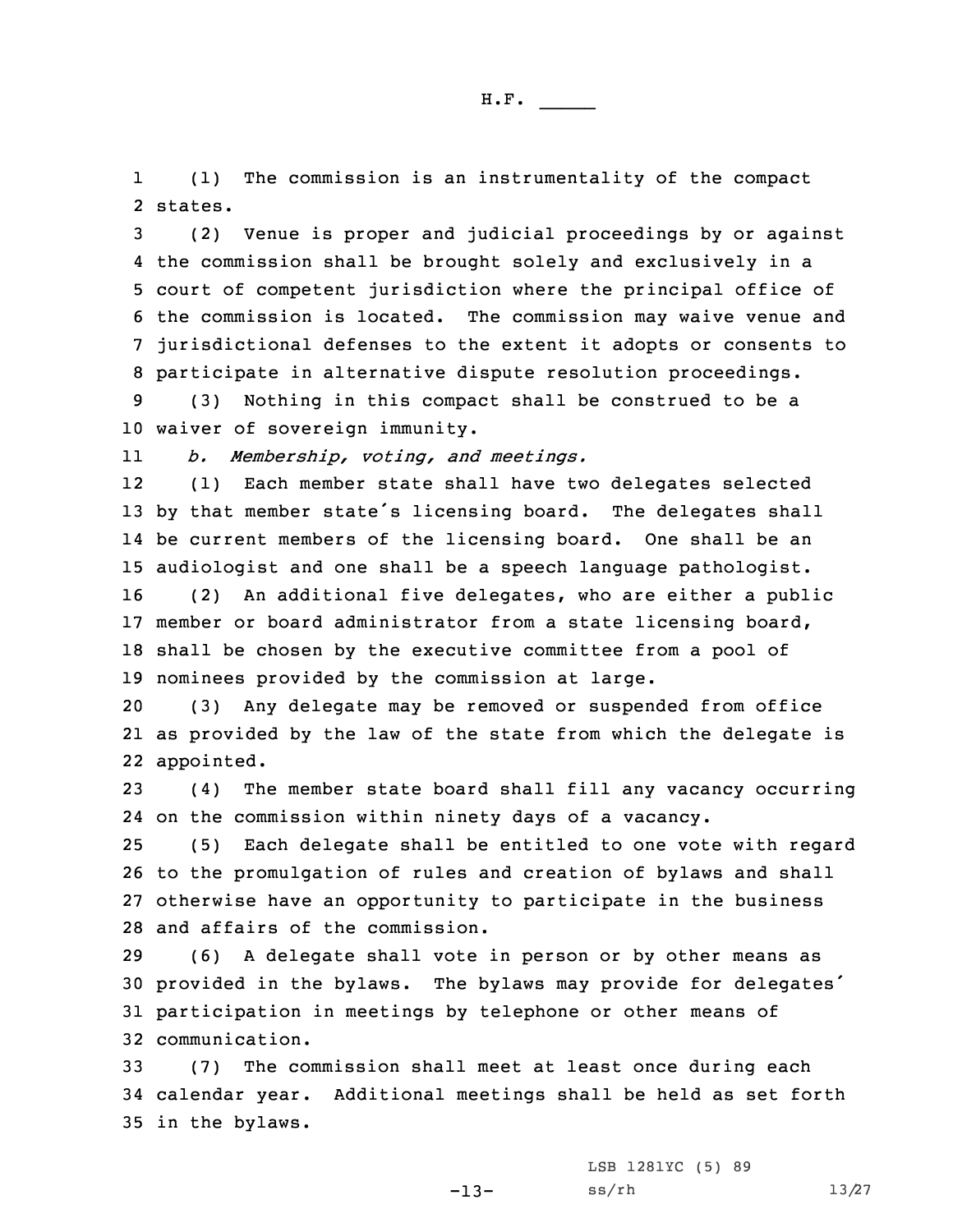1 *c.* The commission shall have the following powers and 2 duties:

3 (1) Establish the fiscal year of the commission.

4(2) Establish bylaws.

5 (3) Establish <sup>a</sup> code of ethics.

6 (4) Maintain its financial records in accordance with the 7 bylaws.

8 (5) Meet and take actions as are consistent with the 9 provisions of this compact and the bylaws.

 (6) Promulgate uniform rules to facilitate and coordinate implementation and administration of this compact. The rules shall have the force and effect of law and shall be binding in all member states.

14 (7) Bring and prosecute legal proceedings or actions in the 15 name of the commission, provided that the standing of any state 16 audiology or speech language pathology licensing board to sue 17 or be sued under applicable law shall not be affected.

18 (8) Purchase and maintain insurance and bonds.

19 (9) Borrow, accept, or contract for services of personnel, 20 including but not limited to employees of <sup>a</sup> member state.

21 (10) Hire employees, elect or appoint officers, fix compensation, define duties, grant individuals appropriate authority to carry out the purposes of the compact, and establish the commission's personnel policies and programs relating to conflicts of interest, qualifications of personnel, and other related personnel matters.

 (11) Accept any and all appropriate donations and grants of money, equipment, supplies, materials, and services, and receive, utilize and dispose of the same; provided that at all times the commission shall avoid any appearance of impropriety or conflict of interest.

 (12) Lease, purchase, accept appropriate gifts or donations of, or otherwise own, hold, improve, or use, any property, real, personal, or mixed; provided that at all times the commission shall avoid any appearance of impropriety.

-14-

LSB 1281YC (5) 89 ss/rh 14/27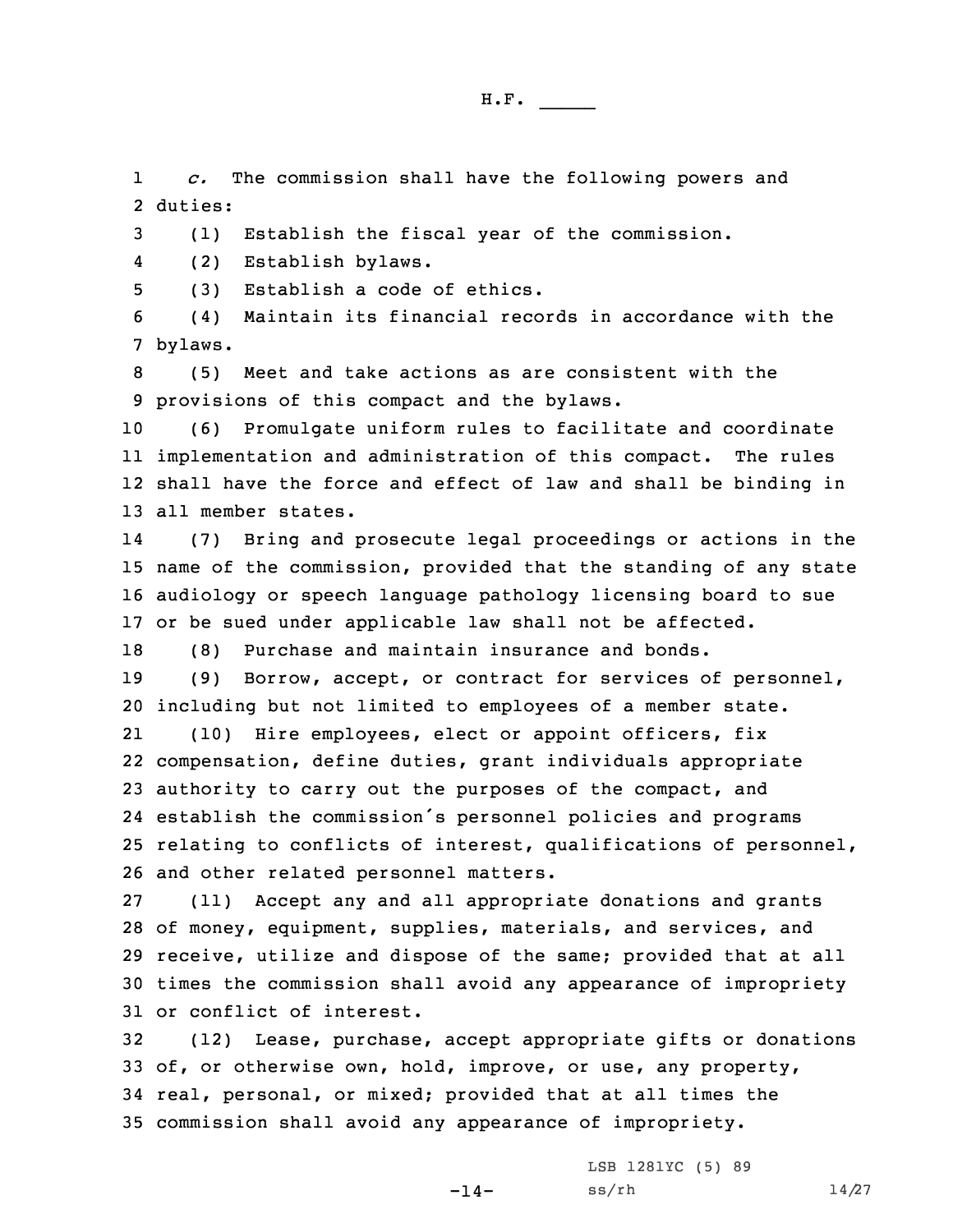1 (13) Sell, convey, mortgage, pledge, lease, exchange, 2 abandon, or otherwise dispose of any property real, personal, 3 or mixed.

4(14) Establish <sup>a</sup> budget and make expenditures.

5 (15) Borrow money.

6 (16) Appoint committees, including standing committees 7 composed of members, and other interested persons as may be 8 designated in this compact and the bylaws.

9 (17) Provide and receive information from, and cooperate 10 with, law enforcement agencies.

11(18) Establish and elect an executive committee.

12 (19) Perform other functions as may be necessary or 13 appropriate to achieve the purposes of this compact consistent 14 with the state regulation of audiology and speech language 15 pathology licensure and practice.

16 *d. The executive committee.*

17 The executive committee shall have the power to act on behalf 18 of the commission according to the terms of this compact.

19 (1) The executive committee shall be composed of ten 20 members:

21 (a) Seven voting members who are elected by the commission 22 from the current membership of the commission.

 (b) Two ex officio members, consisting of one nonvoting member from <sup>a</sup> recognized national audiology professional association and one nonvoting member from <sup>a</sup> recognized national speech language pathology association.

27 (c) One ex officio, nonvoting member from the recognized 28 membership organization of the audiology and speech language 29 pathology licensing boards.

30 (d) The ex officio members shall be selected by their 31 respective organizations.

32 (2) The commission may remove any member of the executive 33 committee as provided in the bylaws.

34 (3) The executive committee shall meet at least annually. 35 (4) The executive committee shall have the following duties

-15-

LSB 1281YC (5) 89 ss/rh 15/27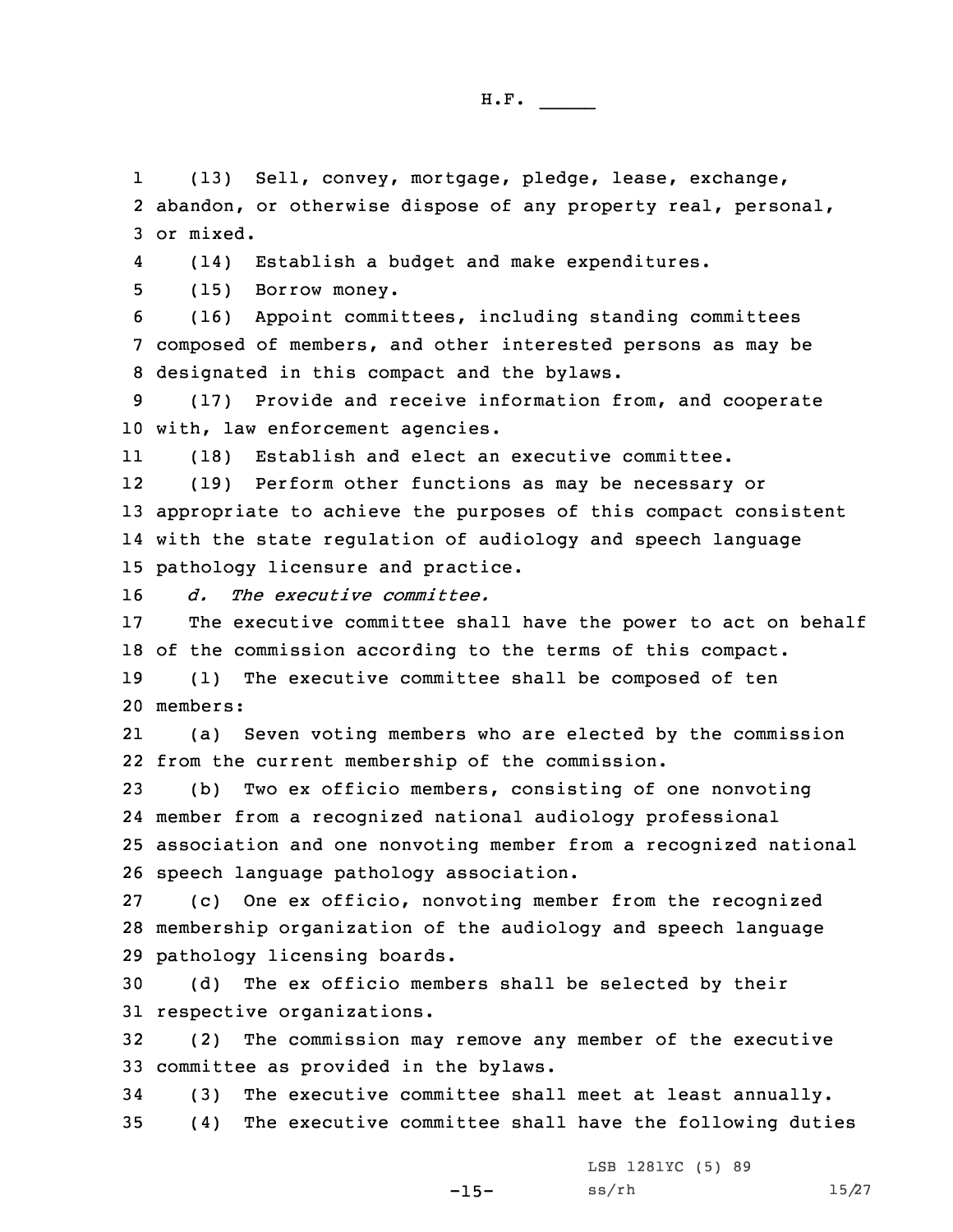1 and responsibilities:

2 (a) Recommend to the entire commission changes to the rules 3 or bylaws, changes to this compact, fees paid by compact member 4 states such as annual dues, and any commission compact fee 5 charged to licensees for the compact privilege.

6 (b) Ensure compact administration services are 7 appropriately provided, contractual or otherwise.

8 (c) Prepare and recommend the budget.

9 (d) Maintain financial records on behalf of the commission.

10 (e) Monitor compact compliance of member states and provide 11 compliance reports to the commission.

12(f) Establish additional committees as necessary.

13 (g) Other duties as provided in rules or bylaws.

14(5) *Meetings of the commission.*

15 All meetings shall be open to the public, and public notice 16 of meetings shall be given in the same manner as required under 17 the rulemaking provisions in subsection 10.

 (6) (a) The commission or the executive committee or other committees of the commission may convene in <sup>a</sup> closed, nonpublic meeting if the commission or executive committee or other committees of the commission must discuss any of the following: 22(i) Noncompliance of <sup>a</sup> member state with its obligations

23 under the compact.

24 (ii) The employment, compensation, discipline, or other 25 matters, practices, or procedures related to specific employees <sup>26</sup> or other matters related to the commission's internal personnel 27 practices and procedures.

28 (iii) Current, threatened, or reasonably anticipated 29 litigation.

30 (iv) Negotiation of contracts for the purchase, lease, or 31 sale of goods, services, or real estate.

32 (v) Accusing any person of <sup>a</sup> crime or formally censuring any 33 person.

34 (vi) Disclosure of trade secrets or commercial or financial 35 information that is privileged or confidential.

-16-

LSB 1281YC (5) 89 ss/rh 16/27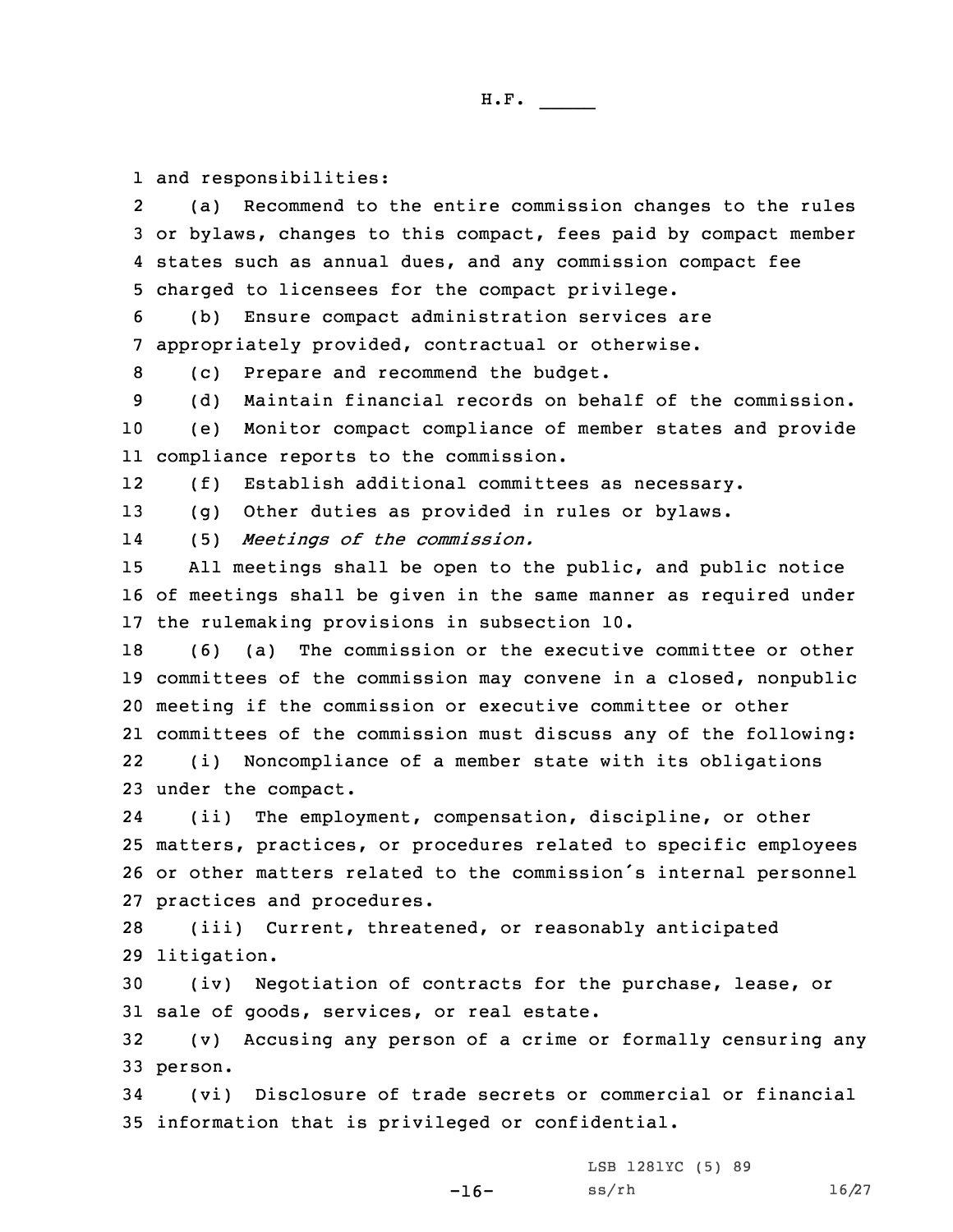1 (vii) Disclosure of information of <sup>a</sup> personal nature where 2 disclosure would constitute <sup>a</sup> clearly unwarranted invasion of 3 personal privacy.

4 (viii) Disclosure of investigative records compiled for law 5 enforcement purposes.

 (ix) Disclosure of information related to any investigative reports prepared by or on behalf of or for use of the commission or other committee charged with responsibility of investigation or determination of compliance issues pursuant to the compact.

11 (x) Matters specifically exempted from disclosure by 12 federal or member state statute.

 (b) If <sup>a</sup> meeting, or portion of <sup>a</sup> meeting, is closed pursuant to this provision, the commission's legal counsel or designee shall certify that the meeting may be closed and shall reference each relevant exempting provision.

 (7) The commission shall keep minutes that fully and clearly describe all matters discussed in <sup>a</sup> meeting and shall provide <sup>a</sup> full and accurate summary of actions taken, and the reasons therefor, including <sup>a</sup> description of the views expressed. All documents considered in connection with an action shall be identified in such minutes. All minutes and documents of <sup>a</sup> closed meeting shall remain under seal, subject to release by <sup>a</sup> majority vote of the commission or order of <sup>a</sup> court of competent jurisdiction.

26 (8) *Financing the commission.*

27 (a) The commission shall pay, or provide for the payment of, 28 the reasonable expenses of its establishment, organization, and 29 ongoing activities.

30 (b) The commission may accept any and all appropriate 31 revenue sources, donations, and grants of money, equipment, 32 supplies, materials, and services.

33 (c) The commission may levy on and collect an annual 34 assessment from each member state or impose fees on other 35 parties to cover the cost of the operations and activities

-17-

LSB 1281YC (5) 89 ss/rh 17/27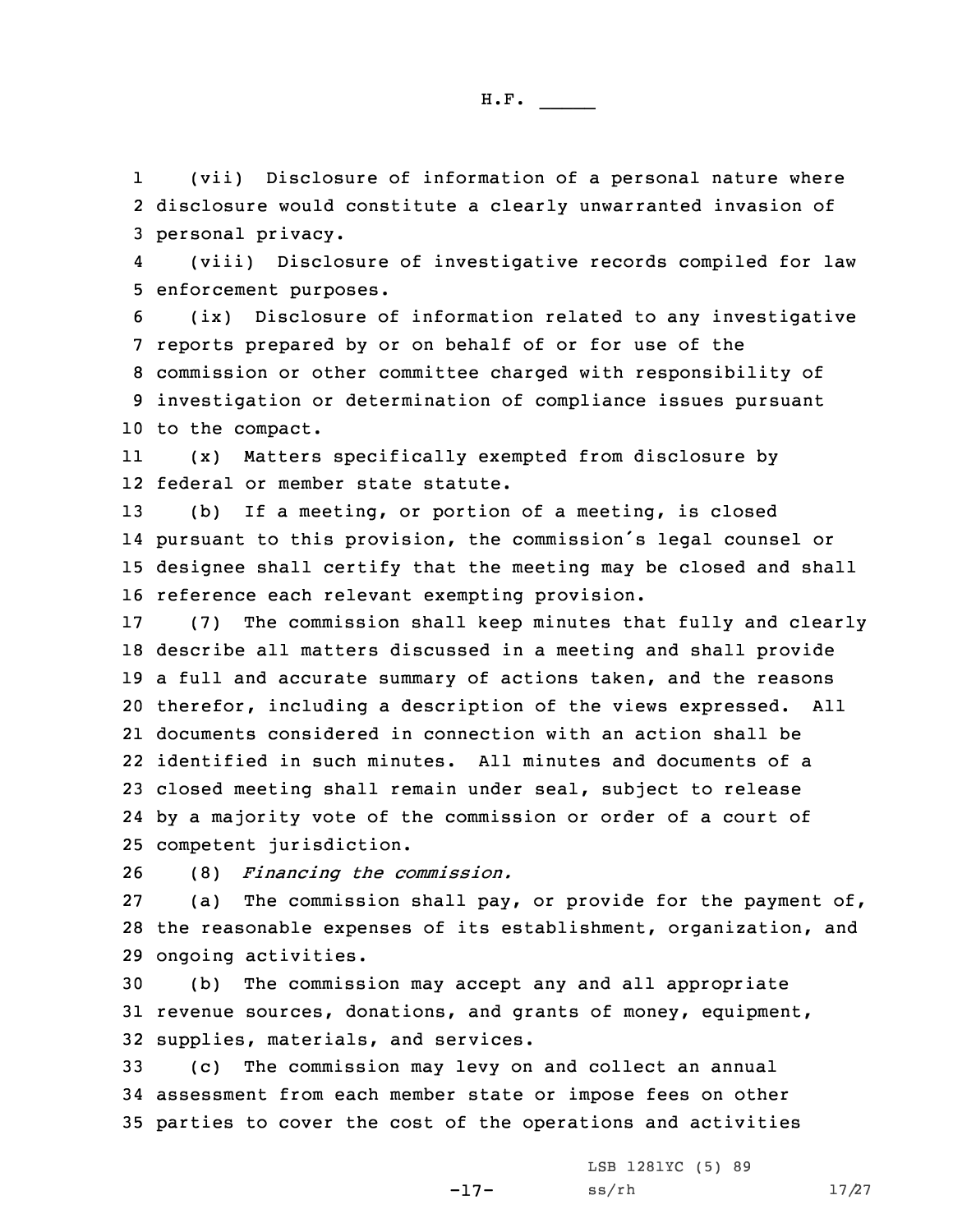of the commission and its staff, which must be in <sup>a</sup> total amount sufficient to cover its annual budget as approved each year for which revenue is not provided by other sources. The aggregate annual assessment amount shall be allocated based upon <sup>a</sup> formula to be determined by the commission, which shall promulgate <sup>a</sup> rule binding upon all member states.

 (d) The commission shall not incur obligations of any kind prior to securing the funds adequate to meet the same; nor shall the commission pledge the credit of any of the member states, except by and with the authority of the member state.

11 (e) The commission shall keep accurate accounts of all receipts and disbursements. The receipts and disbursements of the commission shall be subject to the audit and accounting procedures established under its bylaws. However, all receipts and disbursements of funds handled by the commission shall be audited yearly by <sup>a</sup> certified or licensed public accountant, and the report of the audit shall be included in and become part of the annual report of the commission.

19 *e. Qualified immunity, defense, and indemnification.*

 (1) The members, officers, executive director, employees, and representatives of the commission shall be immune from suit and liability, either personally or in their official capacity, for any claim for damage to or loss of property or personal injury or other civil liability caused by or arising out of any actual or alleged act, error, or omission that occurred, or that the person against whom the claim is made had <sup>a</sup> reasonable basis for believing occurred within the scope of commission employment, duties, or responsibilities; provided that nothing in this paragraph *"e"* shall be construed to protect any person from suit or liability for any damage, loss, injury, or liability caused by the intentional, willful, or wanton misconduct of that person.

33 (2) The commission shall defend any member, officer, 34 executive director, employee, or representative of the 35 commission in any civil action seeking to impose liability

-18-

LSB 1281YC (5) 89 ss/rh 18/27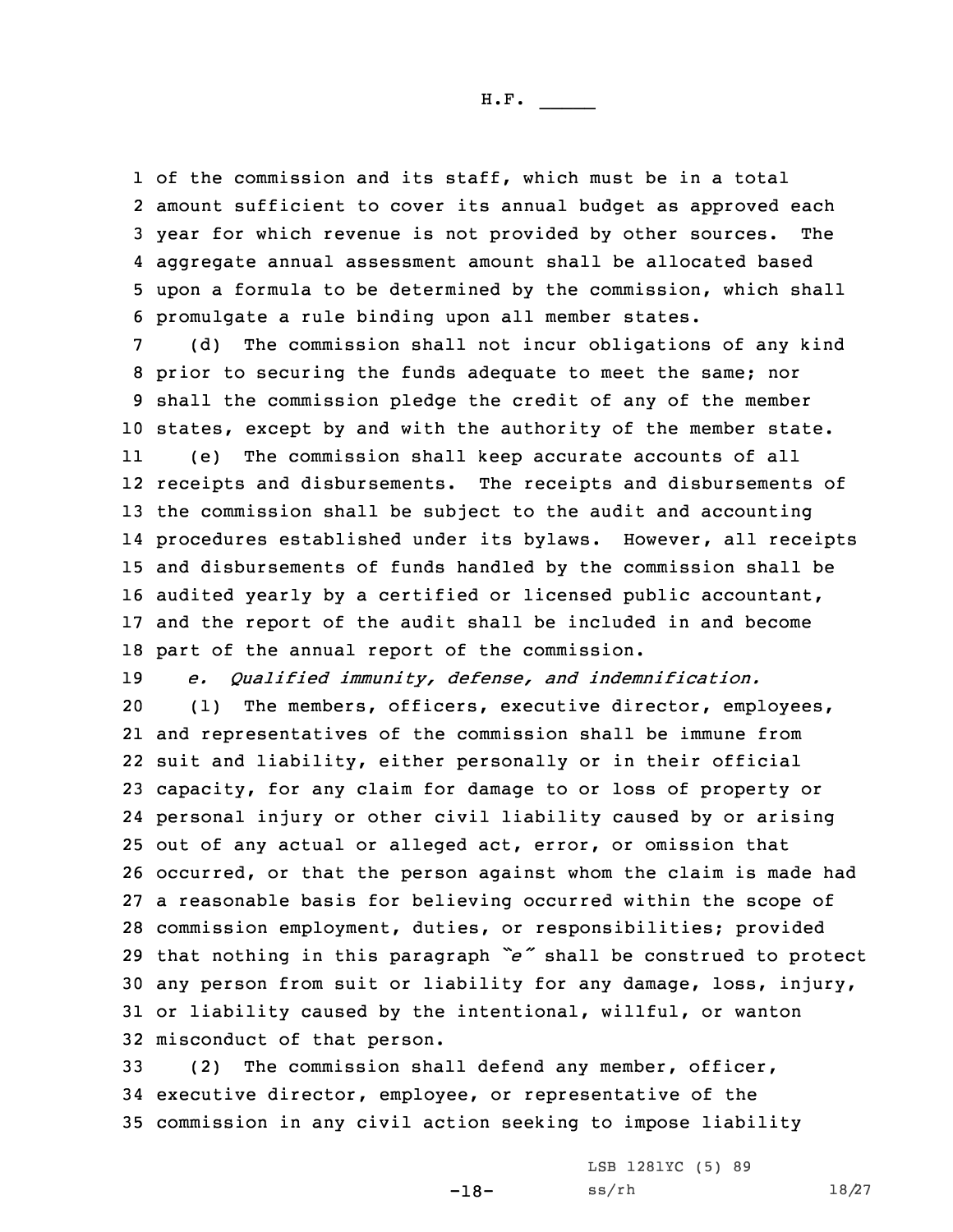arising out of any actual or alleged act, error, or omission that occurred within the scope of commission employment, duties, or responsibilities, or that the person against whom the claim is made had <sup>a</sup> reasonable basis for believing occurred within the scope of commission employment, duties, or responsibilities; provided that nothing herein shall be construed to prohibit that person from retaining the person's own counsel; and provided further, that the actual or alleged act, error, or omission did not result from that person's intentional, willful, or wanton misconduct.

11 (3) The commission shall indemnify and hold harmless any member, officer, executive director, employee, or representative of the commission for the amount of any settlement or judgment obtained against that person arising out of any actual or alleged act, error, or omission that occurred within the scope of commission employment, duties, or responsibilities, or that such person had <sup>a</sup> reasonable basis for believing occurred within the scope of commission employment, duties, or responsibilities, provided that the actual or alleged act, error, or omission did not result from the intentional, willful, or wanton misconduct of that person. 229. *Data system.*

 *a.* The commission shall provide for the development, maintenance, and utilization of <sup>a</sup> coordinated database and reporting system containing licensure, adverse action, and investigative information on all licensed individuals in member 27 states.

 *b.* Notwithstanding any other provision of state law to the contrary, <sup>a</sup> member state shall submit <sup>a</sup> uniform data set to the data system on all individuals to whom this compact is applicable as required by the rules of the commission, including all of the following:

- 33 (1) Identifying information.
- 34 (2) Licensure data.
- 35 (3) Adverse actions against <sup>a</sup> license or compact privilege.

-19-

LSB 1281YC (5) 89 ss/rh 19/27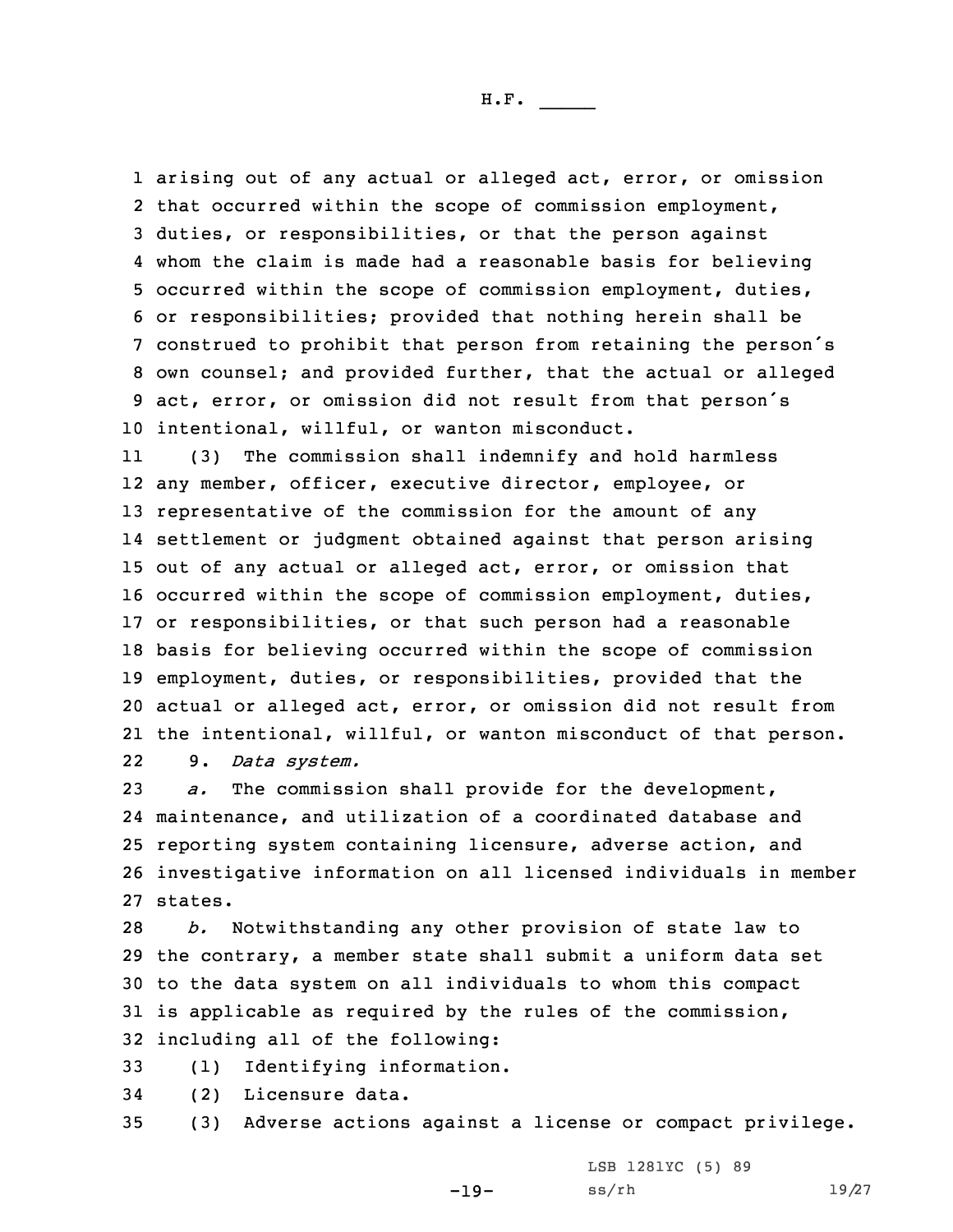1 (4) Nonconfidential information related to alternative 2 program participation.

3 (5) Any denial of application for licensure, and the reason 4 for denial.

5 (6) Other information that may facilitate the 6 administration of this compact, as determined by the rules of 7 the commission.

 *c.* Investigative information pertaining to <sup>a</sup> licensee in any member state shall only be available to other member states. *d.* The commission shall promptly notify all member states of any adverse action taken against <sup>a</sup> licensee or an individual applying for <sup>a</sup> license. Adverse action information pertaining to <sup>a</sup> licensee in any member state shall be available to any other member state.

 *e.* Member states contributing information to the data system may designate information that may not be shared with the public without the express permission of the contributing 18 state.

 *f.* Any information submitted to the data system that is subsequently required to be expunged by the laws of the member state contributing the information shall be removed from the data system.

23 10. *Rulemaking.*

24 *a.* The commission shall exercise its rulemaking powers pursuant to the criteria set forth in this subsection and the rules adopted thereunder. Rules and amendments shall become binding as of the date specified in each rule or amendment. *b.* If <sup>a</sup> majority of the legislatures of the member states rejects <sup>a</sup> rule, by enactment of <sup>a</sup> statute or resolution in the same manner used to adopt the compact within four years of the date of adoption of the rule, the rule shall have no further force and effect in any member state.

33 *c.* Rules or amendments to the rules shall be adopted at <sup>a</sup> 34 regular or special meeting of the commission.

35 *d.* Prior to promulgation and adoption of <sup>a</sup> final rule or

-20-

LSB 1281YC (5) 89 ss/rh 20/27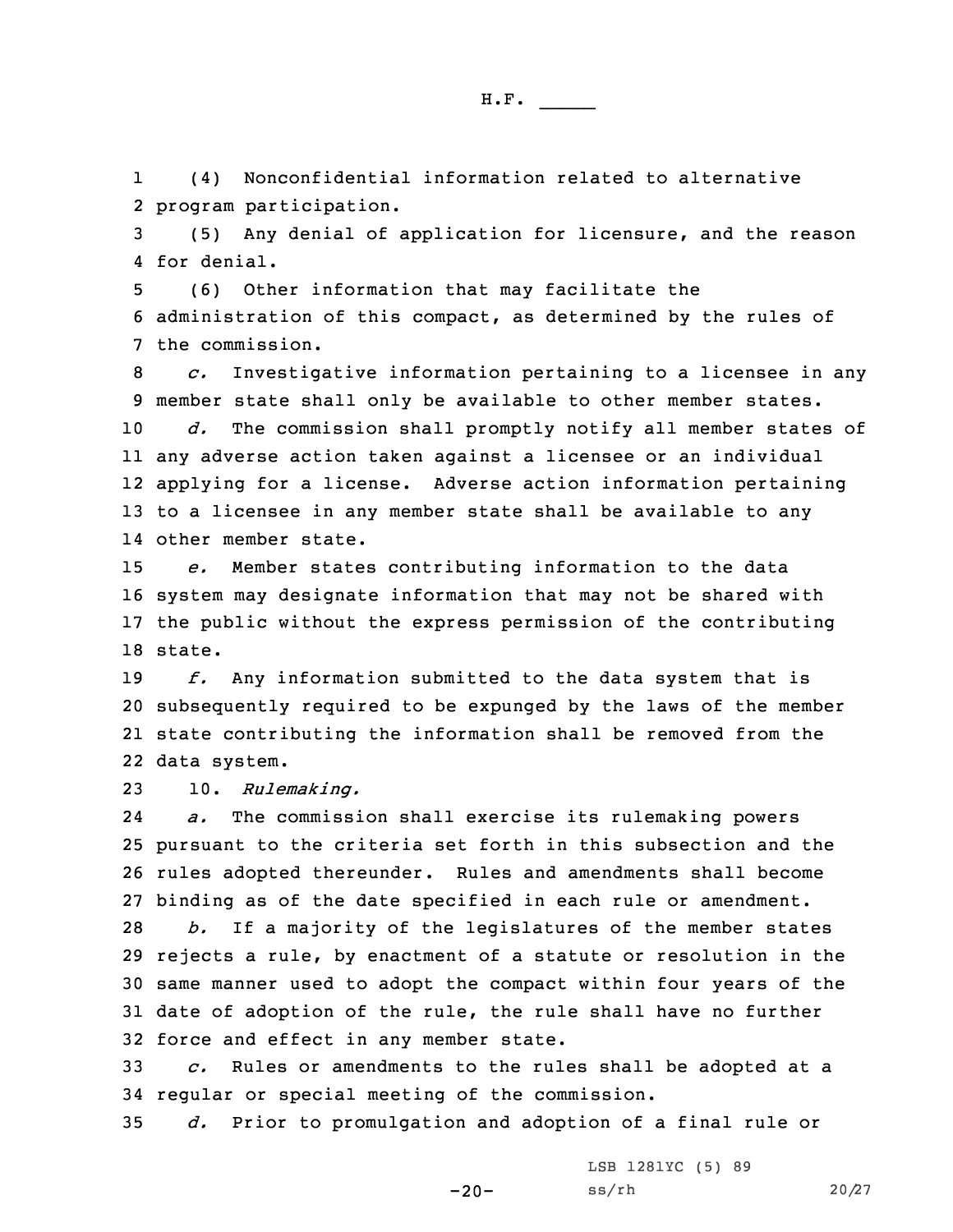rules by the commission, and at least thirty days in advance of the meeting at which the rule shall be considered and voted upon, the commission shall file <sup>a</sup> notice of proposed rulemaking in all of the following locations:

5 (1) On the internet site of the commission or other publicly 6 accessible platform.

 (2) On the internet site of each member state audiology or speech language pathology licensing board or other publicly accessible platform or the publication in which each state would otherwise publish proposed rules.

11 *e.* <sup>A</sup> notice of proposed rulemaking shall include all of the 12 following:

13 (1) The proposed time, date, and location of the meeting in 14 which the rule shall be considered and voted upon.

15 (2) The text of the proposed rule or amendment and the 16 reason for the proposed rule.

17 (3) <sup>A</sup> request for comments on the proposed rule from any 18 interested person.

19 (4) The manner in which interested persons may submit notice 20 to the commission of their intention to attend the public 21 hearing and any written comments.

22 *f.* Prior to the adoption of <sup>a</sup> proposed rule, the commission 23 shall allow persons to submit written data, facts, opinions, 24 and arguments, which shall be made available to the public.

25 *g.* The commission shall grant an opportunity for <sup>a</sup> public 26 hearing before it adopts <sup>a</sup> rule or amendment if <sup>a</sup> hearing is 27 requested by any of the following:

28 (1) At least twenty-five persons.

29 (2) <sup>A</sup> state or federal governmental subdivision or agency.

 (3) An association having at least twenty-five members. *h.* If <sup>a</sup> hearing is held on the proposed rule or amendment, the commission shall publish the place, time, and date of the scheduled public hearing. If the hearing is held via electronic means, the commission shall publish the mechanism for access to the electronic hearing.

-21-

LSB 1281YC (5) 89 ss/rh 21/27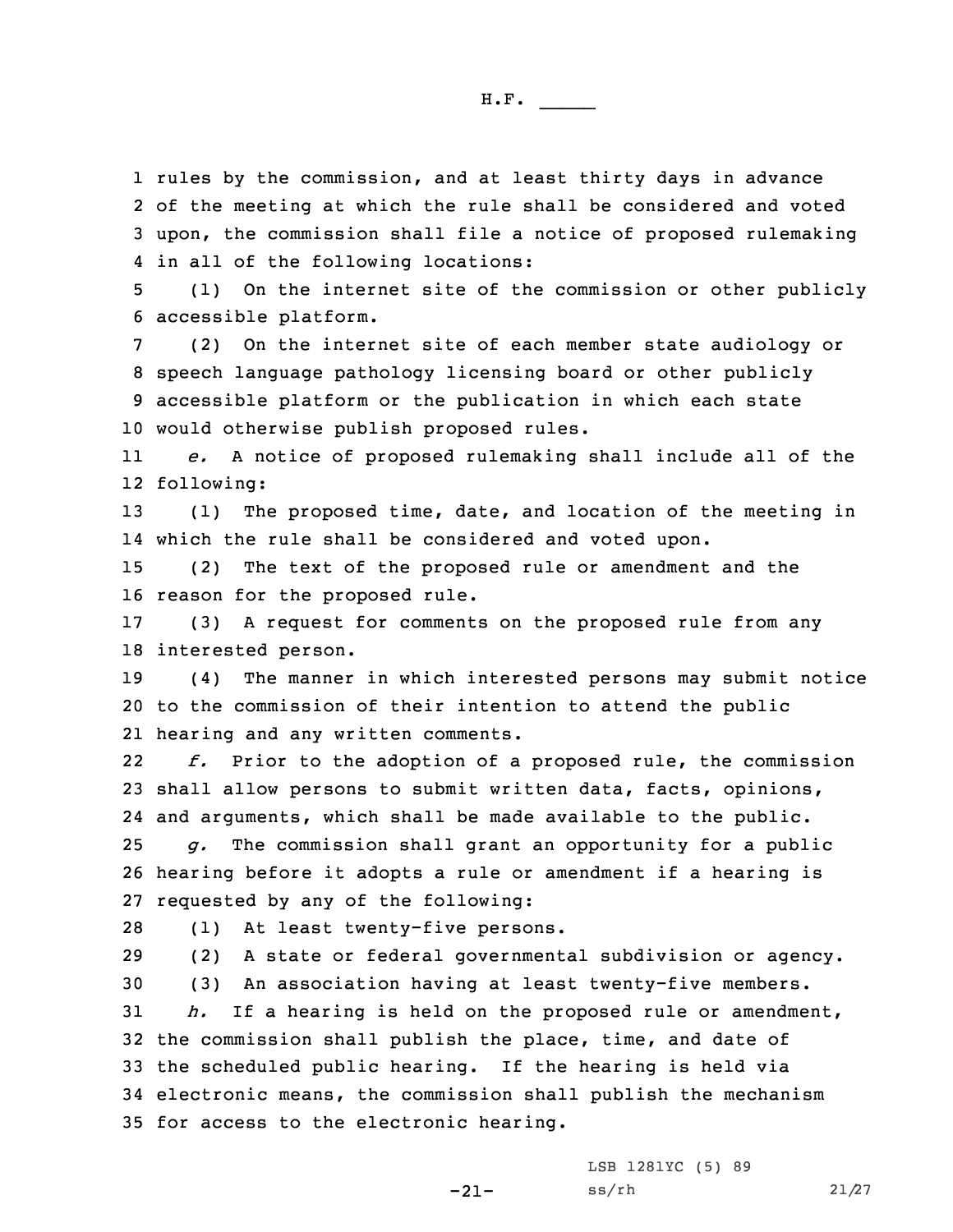1 (1) All persons wishing to be heard at the hearing shall notify the executive director of the commission or other designated member in writing of their desire to appear and testify at the hearing not less than five business days before the scheduled date of the hearing.

6 (2) Hearings shall be conducted in <sup>a</sup> manner providing each 7 person who wishes to comment <sup>a</sup> fair and reasonable opportunity 8 to comment orally or in writing.

9 (3) All hearings shall be recorded. <sup>A</sup> copy of the recording 10 shall be made available on request.

11 (4) Nothing in this paragraph *"h"* shall be construed as 12 requiring <sup>a</sup> separate hearing on each rule. Rules may be 13 grouped for the convenience of the commission at hearings 14 required by this paragraph *"h"*.

 *i.* Following the scheduled hearing date, or by the close of business on the scheduled hearing date if the hearing was not held, the commission shall consider all written and oral comments received.

 *j.* If no written notice of intent to attend the public hearing by interested parties is received, the commission may proceed with promulgation of the proposed rule without <sup>a</sup> public 22 hearing.

 *k.* The commission shall, by majority vote of all members, take final action on the proposed rule and shall determine the effective date of the rule, if any, based on the rulemaking record and the full text of the rule.

 *l.* Upon determination that an emergency exists, the commission may consider and adopt an emergency rule without prior notice, opportunity for comment, or hearing, provided that the usual rulemaking procedures provided in the compact and in this section shall be retroactively applied to the rule as soon as reasonably possible, in no event later than ninety days after the effective date of the rule. For the purposes of this provision, an emergency rule is one that must be adopted immediately in order to do any of the following:

-22-

LSB 1281YC (5) 89 ss/rh 22/27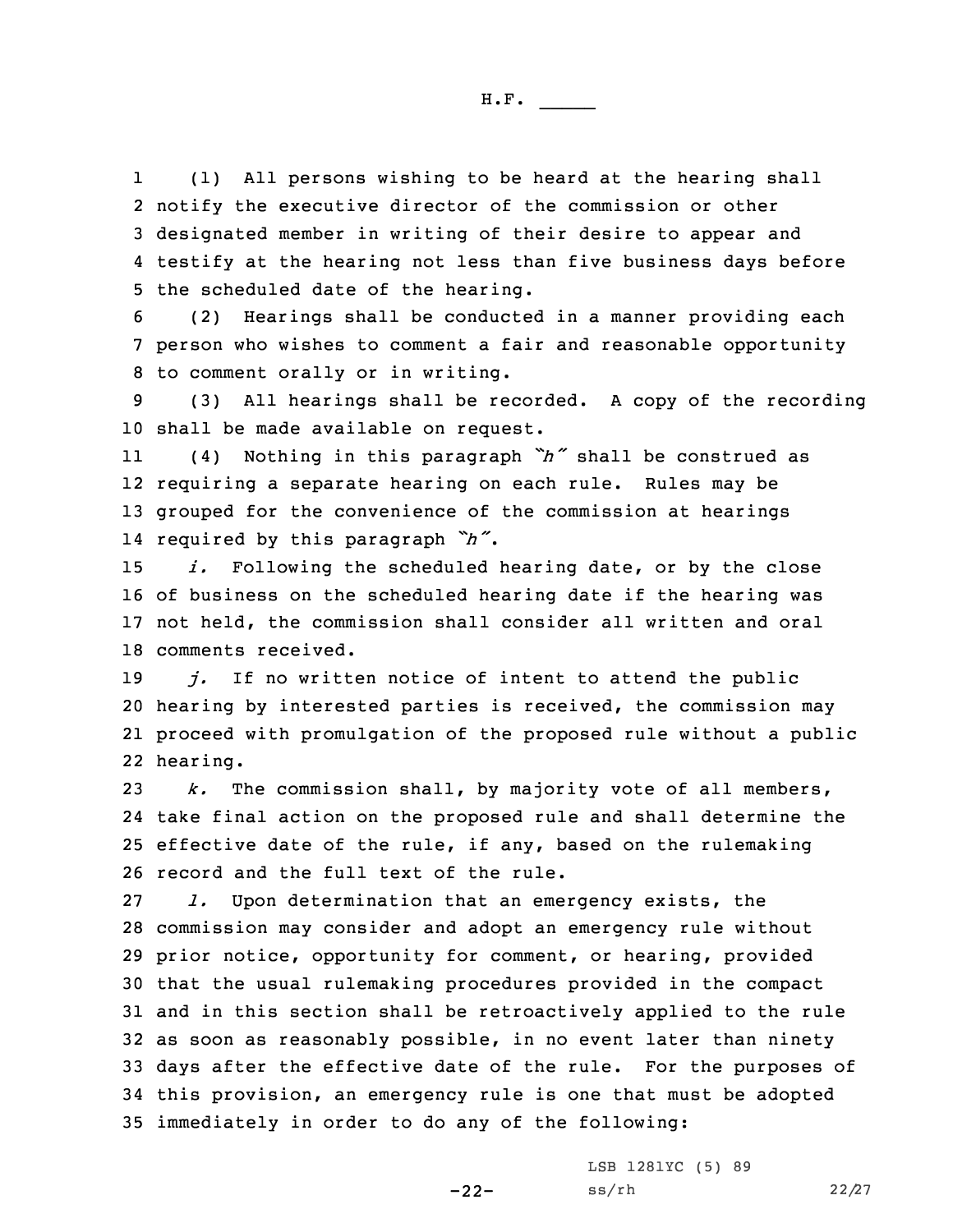1 (1) Meet an imminent threat to public health, safety, or 2 welfare.

 (2) Prevent <sup>a</sup> loss of commission or member state funds. 4 (3) Meet <sup>a</sup> deadline for the promulgation of an administrative rule that is established by federal law or rule. *m.* The commission or an authorized committee of the commission may direct revisions to <sup>a</sup> previously adopted rule or amendment for purposes of correcting typographical errors, errors in format, errors in consistency, or grammatical errors. Public notice of any revisions shall be posted on the internet site of the commission. The revision shall be subject to challenge by any person for <sup>a</sup> period of thirty days after posting. The revision may be challenged only on grounds that the revision results in <sup>a</sup> material change to <sup>a</sup> rule. <sup>A</sup> challenge shall be made in writing and delivered to the chair of the commission prior to the end of the notice period. If no challenge is made, the revision shall take effect without further action. If the revision is challenged, the revision may not take effect without the approval of the commission.

20 11. *Oversight, dispute resolution, and enforcement.*

21*a. Dispute resolution.*

22 (1) Upon request by <sup>a</sup> member state, the commission shall attempt to resolve disputes related to the compact that arise among member states and between member and nonmember states. (2) The commission shall promulgate <sup>a</sup> rule providing for both mediation and binding dispute resolution for disputes as appropriate.

28 *b. Enforcement.*

29 (1) The commission, in the reasonable exercise of its 30 discretion, shall enforce the provisions and rules of this 31 compact.

 (2) By majority vote, the commission may initiate legal action in the United States district court for the District of Columbia or the federal district where the commission has its principal offices against <sup>a</sup> member state in default to

-23-

LSB 1281YC (5) 89 ss/rh 23/27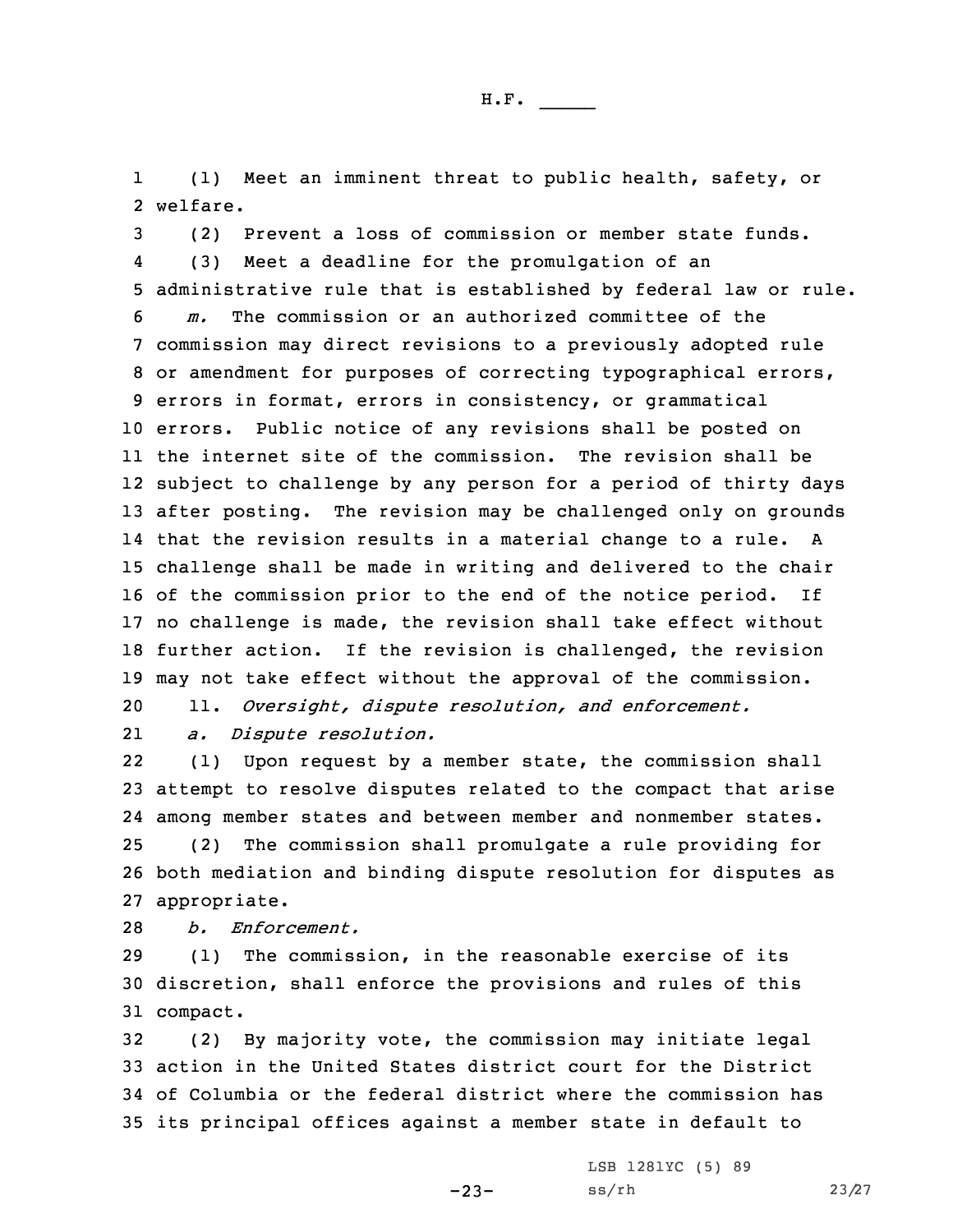enforce compliance with the provisions of the compact and its promulgated rules and bylaws. The relief sought may include both injunctive relief and damages. In the event judicial enforcement is necessary, the prevailing member shall be awarded all costs of litigation, including reasonable attorney 6 fees.

7 (3) The remedies herein shall not be the exclusive remedies 8 of the commission. The commission may pursue any other 9 remedies available under federal or state law.

10 12. *Date of implementation of the interstate commission for* 11 *audiology and speech language pathology practice and associated* 12 *rules, withdrawal, and amendment.*

 *a.* The compact shall come into effect on the date on which the compact statute is enacted into law in the tenth member state. The provisions, which become effective at that time, shall be limited to the powers granted to the commission relating to assembly and the promulgation of rules. Thereafter, the commission shall meet and exercise rulemaking powers necessary to the implementation and administration of the compact.

21 *b.* Any state that joins the compact subsequent to the commission's initial adoption of the rules shall be subject to the rules as they exist on the date on which the compact becomes law in that state. Any rule that has been previously adopted by the commission shall have the full force and effect of law on the day the compact becomes law in that state.

27 *c.* <sup>A</sup> member state may withdraw from this compact by enacting 28 <sup>a</sup> statute repealing the same.

29 (1) <sup>A</sup> member state's withdrawal shall not take effect until 30 six months after enactment of the repealing statute.

 (2) Withdrawal shall not affect the continuing requirement of the withdrawing state's audiology or speech language pathology licensing board to comply with the investigative and adverse action reporting requirements of this compact prior to the effective date of withdrawal.

-24-

LSB 1281YC (5) 89 ss/rh 24/27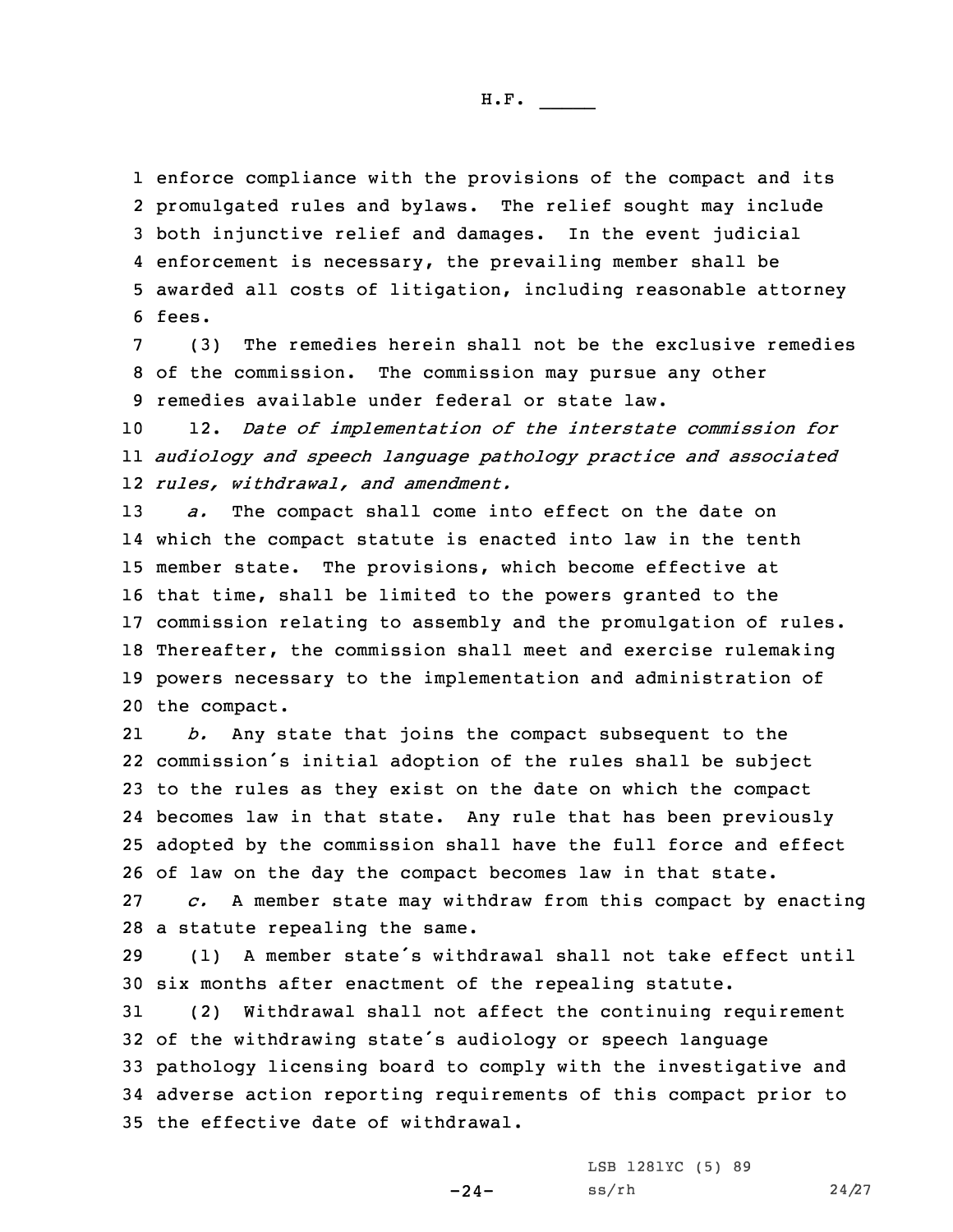1 *d.* Nothing contained in this compact shall be construed to invalidate or prevent any audiology or speech language pathology licensure agreement or other cooperative arrangement between a member state and a nonmember state that does not conflict with the provisions of this compact.

 *e.* This compact may be amended by the member states. No amendment to this compact shall become effective and binding upon any member state until it is enacted into the laws of all member states.

10 13. *Construction and severability.*

11 This compact shall be liberally construed so as to effectuate the purposes thereof. The provisions of this 13 compact shall be severable, and if any phrase, clause, sentence, or provision of this compact is declared to be contrary to the constitution of any member state or of the United States or the applicability thereof to any government, agency, person, or circumstance is held invalid, the validity of the remainder of this compact and the applicability thereof to any government, agency, person, or circumstance shall not be affected thereby. If this compact shall be held contrary to the constitution of any member state, the compact shall remain in full force and effect as to the remaining member states and in full force and effect as to the member state affected as to all severable matters.

25 14. *Binding effect of compact and other laws.*

 *a.* Nothing herein prevents the enforcement of any other law of <sup>a</sup> member state that is not inconsistent with the compact. *b.* All laws in <sup>a</sup> member state in conflict with the compact are superseded to the extent of the conflict.

30 *c.* All lawful actions of the commission, including all rules 31 and bylaws promulgated by the commission, are binding upon the 32 member states.

33 *d.* All agreements between the commission and the member 34 states are binding in accordance with their terms.

35 *e.* In the event any provision of the compact exceeds the

LSB 1281YC (5) 89 ss/rh 25/27

 $-25-$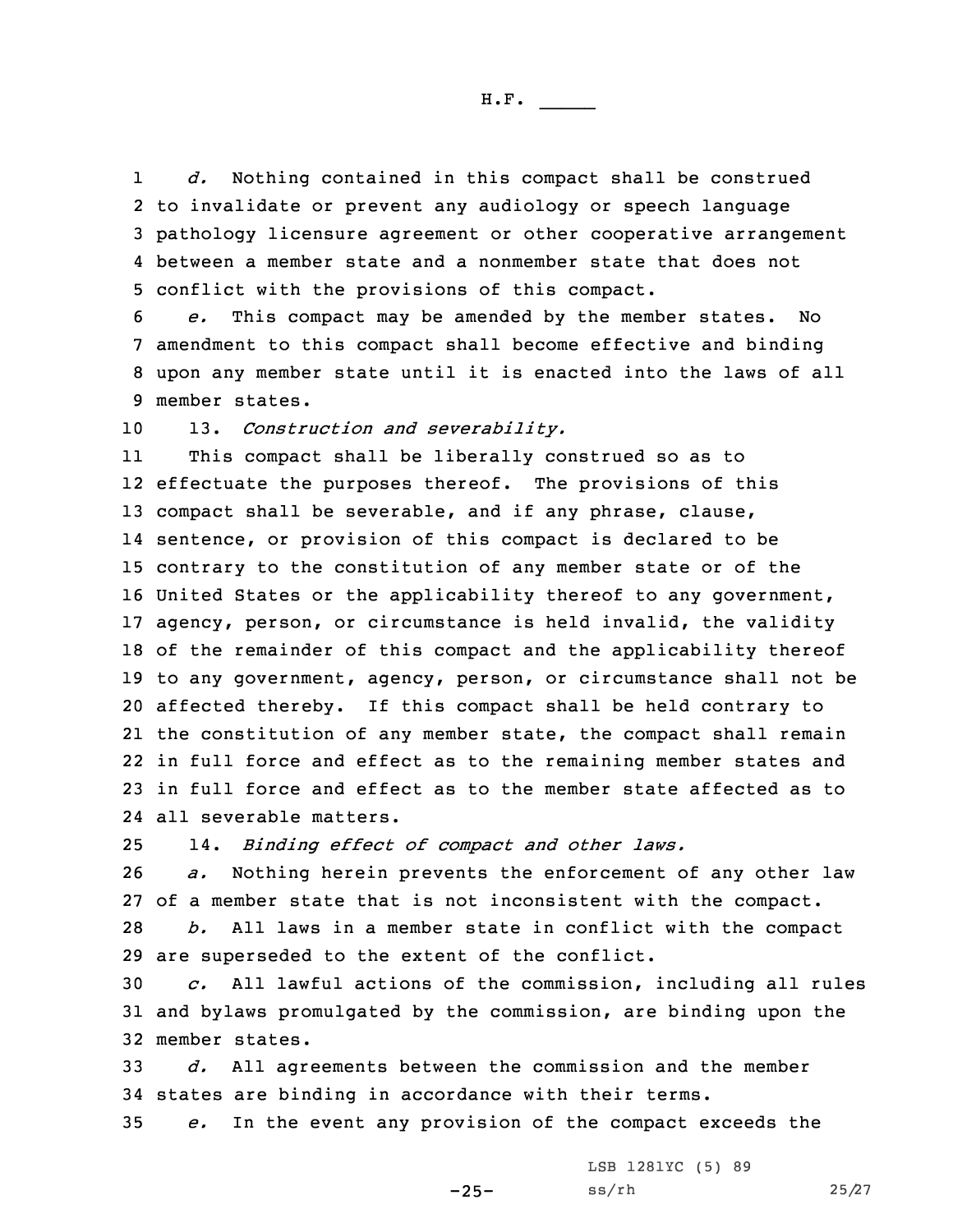constitutional limits imposed on the legislature of any member state, the provision shall be ineffective to the extent of the conflict with the constitutional provision in question in that member state.

5 EXPLANATION

6 **The inclusion of this explanation does not constitute agreement with** <sup>7</sup> **the explanation's substance by the members of the general assembly.**

 This bill relates to the adoption of the audiology and speech language pathology interstate compact (compact) in Iowa. The compact becomes effective upon enactment into law by 10 compacting states.

12The compact requires members to, upon application, authorize audiologists and speech language pathologists to practice in the state if the audiologist or speech language pathologist is licensed to practice audiology or speech language pathology in that person's state of residence, referred to in the compact as the person's "home state".

 The compact grants member states the ability to take certain adverse actions against audiologists and speech language pathologists practicing under <sup>a</sup> compact privilege, in addition to the state's other disciplinary abilities.

22 The compact creates the audiology and speech language pathology compact commission (commission) as an instrumentality of the compact states. Venue is proper with respect to the commission only in <sup>a</sup> court of competent jurisdiction where the principal office of the commission is located. The compact does not waive sovereign immunity. The compact includes provisions relating to the establishment and membership of the commission; the powers of the commission; meetings and voting requirements of the commission; commission bylaws; rules; commission committees; finance; records of the commission; compacting state compliance; venue for judicial proceedings; qualified immunity, defense, and indemnification; effective dates and amendments to the compact; withdrawal, default, and expulsion; severability and construction; and the binding

-26-

LSB 1281YC (5) 89 ss/rh 26/27